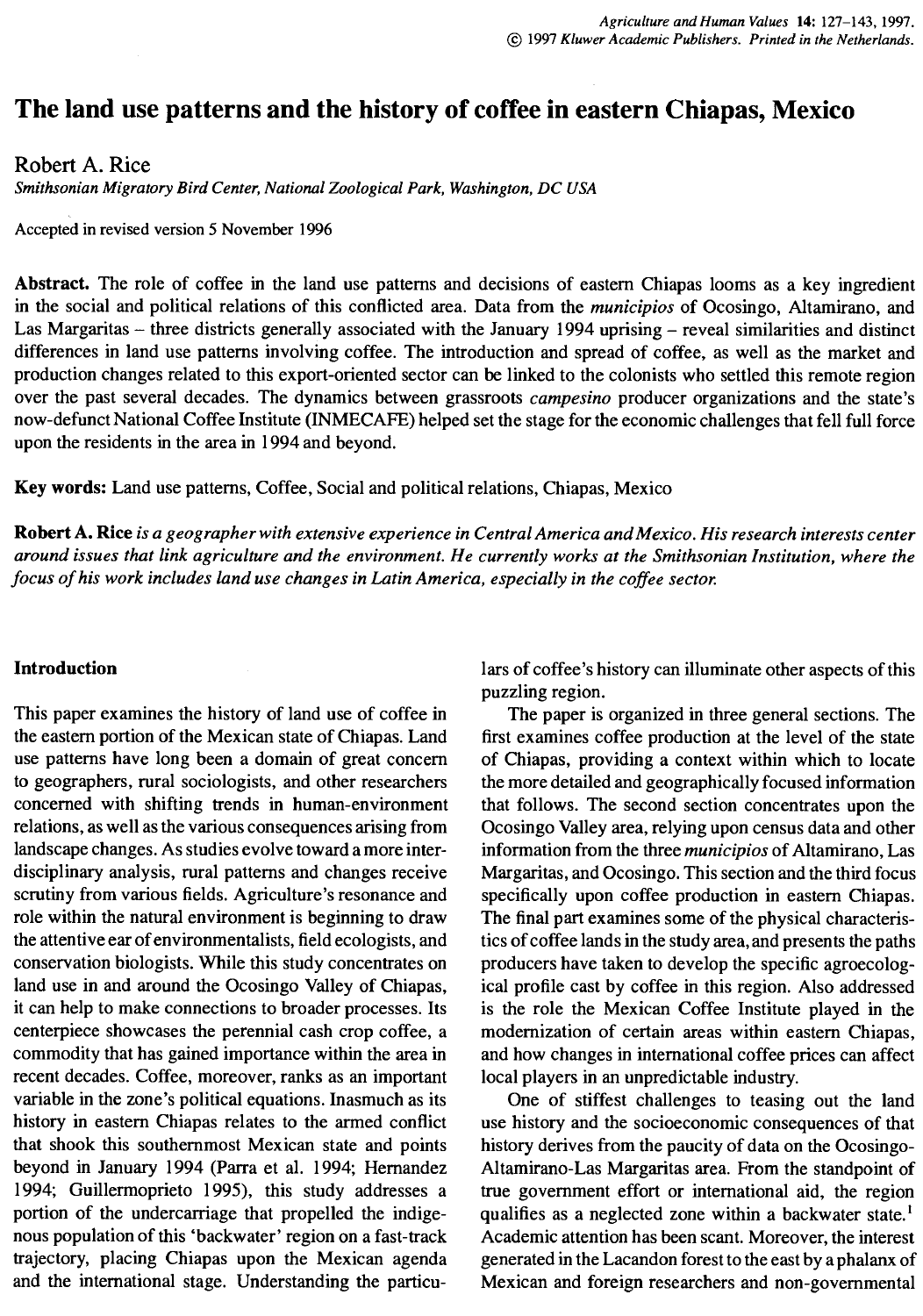organizations alike has undoubtedly served to draw attention away from the Ocosingo Valley and its immediate environs. $<sup>2</sup>$ </sup>

Much of the available data come from census reports and state statistical accounts, both of which provide information at the *municipio* level. Such data pose some analytical problems. The municipio of Ocosingo alone, for instance, covers an immense space. Encompassing 10,690  $km<sup>2</sup>$ , areally it represents more than 14% of the state of Chiapas, and a full 0.5% of Mexico. As the Ocosingo Valley area lies in the extreme western portion of the municipio, data from these statistical sources can be misleading. What happens at the *municipio* level may not necessarily represent what goes on within the valley. They are the only data available in many instances, however, and offer the best approximation of what the land use history has been. Fortunately, in the case of coffee in this municipio, its developmental history mainly involves the very region focused upon in this report (that is, the western portion of the municipio of Ocosingo), making municipio level data more reliable than we might otherwise expect (Marquéz, personal communication).

Land use and land use change do not develop through the simple action of humans deciding how they wish to make use of the earth's resources. Rather, as this case of coffee and land use in Chiapas shows, the social interactions between and within specific groups, not only within distinct areas but between areas with historical connections, have profound impact upon how land is used. Grassroots political organizing around issues of indigenous identity and peasant unity has sculpted much of coffee's history in eastern Chiapas.<sup>3</sup> The social and migration linkages between the easternmost municipios of the state and areas and the northern municipios clustered near the border with Tabasco, for instance, are mirrored in the political stew that has nourished the indigenous peasants involved in coffee production. It is the various independent organizations that have played a crucial role in the spread of small-holding coffee producers.

#### Coffee production in context

Coffee in the Ocosingo Valley is widespread and economically relevant to many of the residents. It is a perennial cash crop traditionally grown beneath a forest-like cover, and occupies a range of elevations within the larger zone of eastern Chiapas. The coffee plant that is now economically important within the world market (Coffea arabica) evolved within the forests of east Africa and was brought to the Western Hemisphere in the 1700s. Arabica coffee does best – in terms of quality – at higher elevations. Regionally, coffee has played an integral role in the lives of the residents. Moreover, the state promoted coffee as a cash crop during the 1970s and 1980s.

**Table 1.** Land use in the state of Chiapas, Mexico, by sector  $(1991)$ 

|                       | Private sector <sup>a</sup> |       | Social sector <sup>b</sup> |       |  |
|-----------------------|-----------------------------|-------|----------------------------|-------|--|
| Category              | Area (ha)                   | %     | Area (ha)                  | $\%$  |  |
| Total production area | 1,926,071                   | 100.0 | 4,066,098                  | 100.0 |  |
| Agriculture           | 1,192,237                   | 61.9  | 1,658,986                  | 40.8  |  |
| Pasture               | 525,817                     | 27.3  | 1,199,499                  | 29.5  |  |
| Forest/woodlands      | 169,494                     | 8.8   | 910,806                    | 22.4  |  |
| Forest/woodlands      |                             |       |                            |       |  |
| with pasture          | 13,483                      | 0.7   | n.a.                       |       |  |
| Unvegetated           | 25,038                      | 1.3   | n.a.                       |       |  |
| Other uses            | n.a.                        |       | 296,825                    | 7.3   |  |

 $n.a. = data not available.$ 

<sup>a</sup> Private sector includes all production units, whether for agricultural or forest production, not classified as ejidos or comunidades agrarias.

Social sector includes those units of production classified as ejidos or comunidades agrarias. It also includes areas in common use.

Sources: VII Censo Agrícola-Ganadero 1991 (Chiapas) Instituto Nacional de Estadística Geográfica e Informática (1994); Atlas Ejidal del Estado de Chiapas 1988 (INEGI 1991); Sr Luís José Alfaro, Agricultural Section of INEGI in Aguascalientes, personal communication/correspondence.

#### General land use patterns

Before presenting detailed information about these crops at the state level, it helps to examine the general land use patterns currently in place for Chiapas. It is worth noting that the state displays some of Mexico's most distorted relations around access to resources. Though blessed with a fountain of natural and human resources, Chiapas ranks as one of Mexico's poorest states, displaying higher levels of poverty for more of its population than most other states in the country. With only 3% of Mexico's population, Chiapas registers 25% of the land disputes (Padgett & Waller 1994). Social indicators place much of the state in poverty. Of the 111 municipios, 85% are classified as having either 'high' or 'very high' degrees of marginalization (Orozco 1994).

Table 1 gives a breakdown of the various land use categories reported by Mexico's Instituto Nacional de Estadística Geográfica e Informática, the government institute that recently completed the seventh agricultural census. Including both general categories of land tenure (private and social), the state has around 6 million hectares of land in productive use. At the state level, we can see that the social sector has twice the total area that the private sector controls. Also, we see that for both sectors, agricultural land area exceeds that of pasture lands or other categories. A salient difference between the two sectors,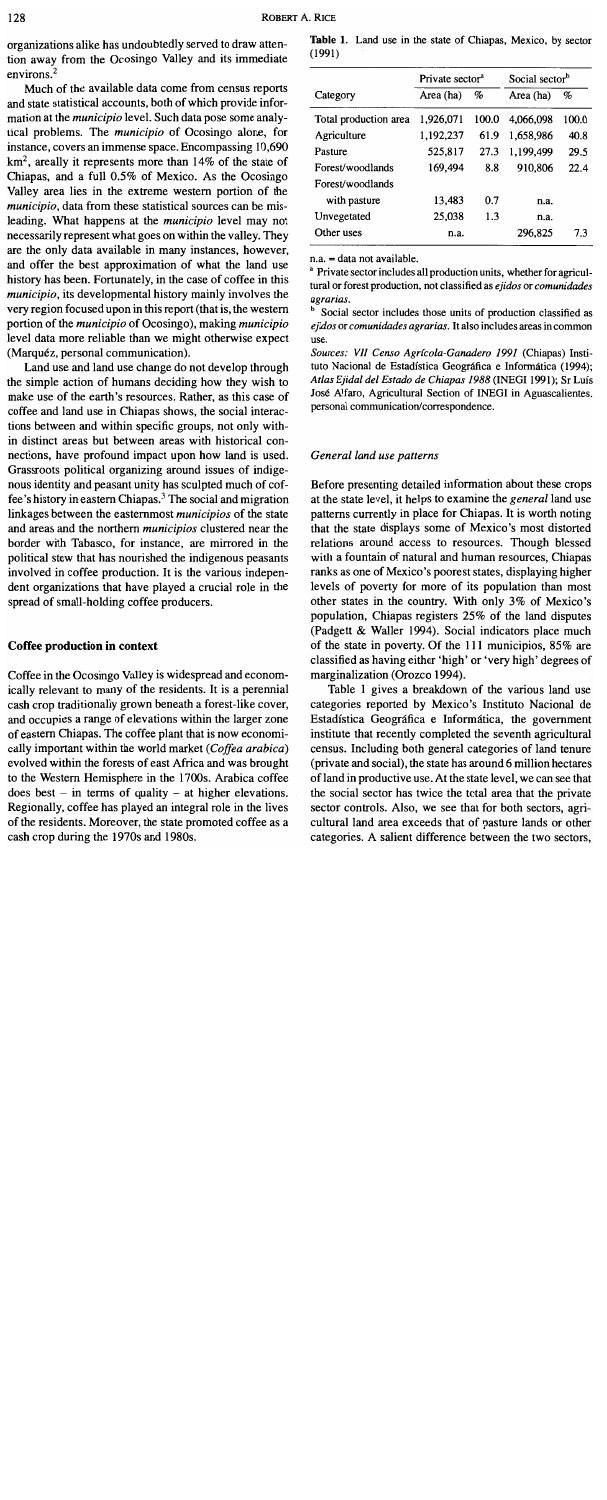| State               | No. of municipios | No. of communities | No. of producers | Hectares | Production <sup>a</sup> | Yield <sup>b</sup> |
|---------------------|-------------------|--------------------|------------------|----------|-------------------------|--------------------|
| Colima              | 8                 | 34                 | 1219             | 2844     | 10,241                  | 3.6                |
| Chiapas             | 60                | 1418               | 72,021           | 214,470  | 2,350,232               | 10.9               |
| Guerrero            | 13                | 73                 | 8483             | 41,513   | 262,792                 | 6.3                |
| Hidalgo             | 18                | 473                | 23,746           | 43,092   | 451,372                 | 10.5               |
| Jalisco             | 2                 | 4                  | 366              | 2124     | 6527                    | 3.1                |
| Nayarit             | 7                 | 49                 | 3288             | 18,995   | 157,825                 | 8.3                |
| Oaxaca              | 76                | 771                | 58,660           | 180,239  | 1,117,521               | 6.2                |
| Puebla              | 37                | 442                | 32,726           | 68,570   | 1.198.254               | 17.5               |
| Queretaro           | 1                 | 3                  | 313              | 614      | 4592                    | 7.5                |
| S.L.P. <sup>c</sup> | 11                | 247                | 16,658           | 32,319   | 210,509                 | 6.5                |
| Tabasco             | 2                 | 29                 | 950              | 1688     | 5600                    | 3.3                |
| Veracruz            | 46                | 783                | 58,225           | 137,014  | 1,733,645               | 12.7               |
| <b>TOTAL</b>        | 281               | 4326               | 276,655          | 743,482  | 7,509,110               | 10.1               |

Table 2. Geographic distribution of Mexico's coffee production and related factors

Production units = quintals  $(1 \text{ qq} = 100 \text{ lbs})$ .

<sup>b</sup> Yield expressed in qq oro/hectare.

<sup>c</sup> San Luís Potos'.

Source: Instituto Mexicano del Café (1989).

however, is the degree to which forest and woodland area accounts for land use in the social sector.

### Coffee's distribution in Mexico

The role of coffee in Chiapas is of critical importance to the state, as well as to Mexico's overall coffee production. Within Chiapas, the importance of the Soconusco region near the state's southern Pacific coast and bordering Guatemala cannot be over-emphasized (Villafuerte Solís 1993). Table 2 shows Chiapas's place within the Mexican coffee sector. With more than one fifth of the country's municipios that grow coffee and a full third of the state's communities designated as 'coffee towns', the 72,021 producers in Chiapas represent 26% of all Mexican coffee producers. Furthermore, this southernmost and 'backwater' state contains 29% of Mexico's coffee area, and accounts for 31% of all production. In the 1970s, Chiapas displaced the state of Veracruz, which currently produces around 23% of Mexico's coffee, as the most important coffee state. It should be pointed out that a widespread rural economic crisis in Mexico, in conjunction with the collapse of coffee price mechanisms via the International Coffee Agreement in 1989, have resulted in a fall in Mexican production in recent years. Between the 1988/89 and the 1992/93 cropping cycles in coffee, national production fell 33% from 7.16 million quintals<sup>4</sup> to 4.77 million quintals (Celis 1993). The 1993 coffee area was slightly greater than that for 1989, implying that lowered maintenance and/or abandonment of coffee lands was the cause for this fall (as opposed to switching into other crops, a difficult endeavor with a perennial crop like coffee).

Mexico's most important producing states in absolute terms (those, say, with more than one million quintals of production) tend to display an average size holding that is in line with the national average size of 2.6 ha per producer. Chiapas shows an average size of 2.9 ha per producer. Oaxaca's average coffee holding is 3.0 ha, while Veracruz, Puebla, and Hidalgo show 2.3 ha, 2.0 ha, and 1.8 ha, respectively. Except for Oaxaca, these states also display comparatively high yields, which range from near to well above the national average. Chiapas's yields exceed the national average (Table 2).

#### Growth of the coffee sector

The growth and importance of coffee production in Chiapas is something of a national phenomenon. We can see from data presented in Table 3 that the area and production have grown steadily since 1930. The area in coffee today is more than three times that found in Chiapas in 1950. There were concerted efforts on the part of the government agency responsible for coffee, the Instituto Mexicano del Café (INMECAFE), to increase its presence throughout the state during the 1960s and 1970s. Coffee production since the 1950s has more than tripled. Areal expansion of coffee is the key, however, as, while yields have indeed fluctuated over the years, there is no clear upward trend in production per unit area during this time. Hence, production increases derive from increased coffee area.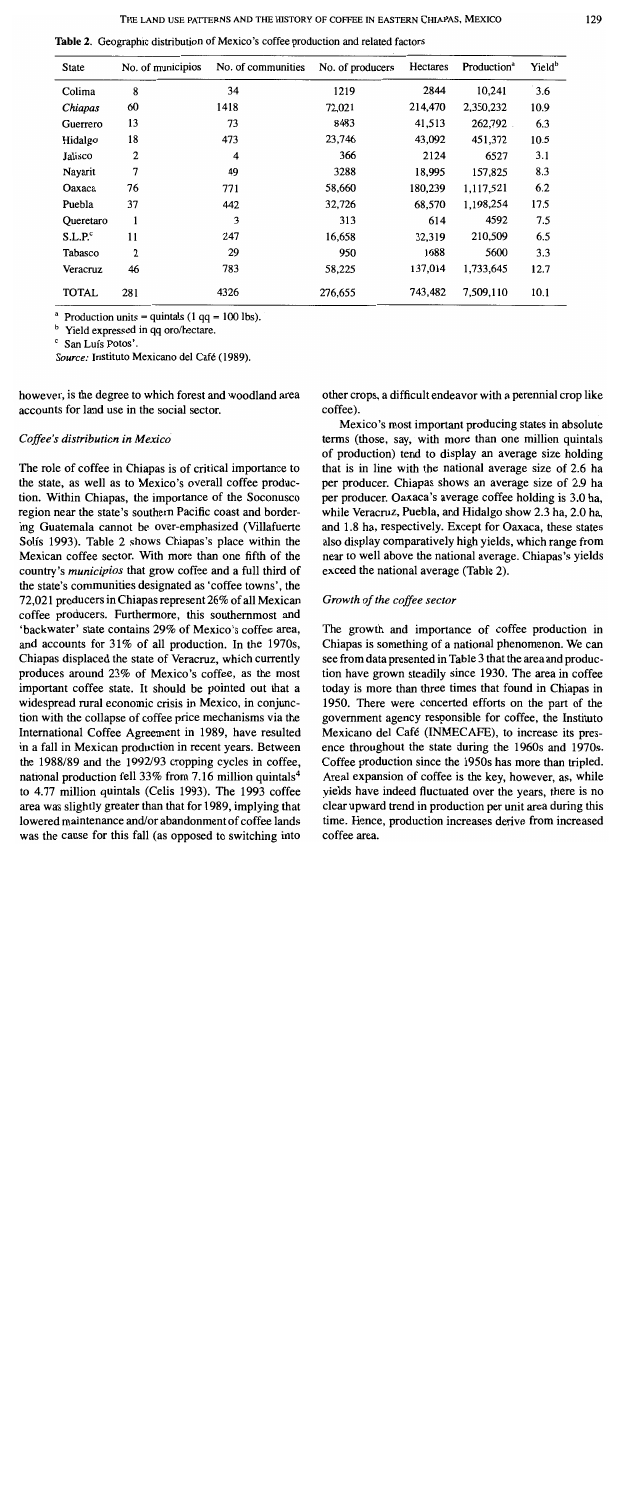| Year       | Area (hectares) | Production (mt) | Yield (qq/ha) |
|------------|-----------------|-----------------|---------------|
| 1930       | 24.111          | 11,740          | 10.7          |
| 1940       | 32.594          | 18,525          | 12.5          |
| 1950       | 71,067          | 30,000          | 9.3           |
| 1960       | 92.183          | 44,000          | 10.5          |
| 1970       | 140,352         | 100,160         | 15.7          |
| $1980^{b}$ | 142,106         | 81,004          | 12.6          |
| 1989       | 214,470         | 106,586         | 10.9          |
| 1991       | 248.326         | 117,390         | 10.4          |
| 1992       | 231,305         | 110,397         | 10.5          |
|            |                 |                 |               |

Table 3. Coffee production in the state of Chiapas, Mexico, 1930-1992<sup>a</sup>

<sup>a</sup> Area in hectares (1 ha. = 2.47 acres); production in metric tons  $(1 \text{ mt} = 2205 \text{ lbs})$ ; yields calculated and expressed in quintals (qq) oro (green processed coffee) per hectare (1 qq =  $100$ lbs).  $<sup>b</sup>$  Data from 1981.</sup>

Note: The 1950 agricultural census reported 64,109 ha. of coffee harvested. Such differences are not uncommon, given the difficulty of assessing crop area, as well as the fact that some figures report total area planted, while others reflect only that area harvested for the year specified. Lack of consistency and reporting information inhibits greater accuracy in these figures.

Sources: 1930-1960, Secretaría de Agricultura y Ganadería (as cited in Gunn 1976); 1970, V Censos Agrícola-Ganadero y Ejidal, Dirección General de Estadística, Mexico (1975); 1980, 1989, 1992, Anuario Estadístico del Estado de Chiapas, respective years; 1991, VII Censo Agrícola-Ganadero (1994).

World demand played its part in sparking interest in coffee production in eastern Chiapas, but only up to a point. Independent peasant organizations such as the Emiliano Zapata Peasant Organization (OCEZ), the Independent Confederation of Agricultural Workers and Indians (CIOAC), and the Unión de Uniones did much of the grassroots organizing that forced the government's hand to make concessions concerning coffee in the region. While the first two of these groups developed outside the region that is the focus of this paper, their political influence and attitudes about coffee spread via the migrationtrail network of family and community alliances that had developed over several decades prior to the 1970s. The Unión de Uniones, by contrast, developed in situ in the Ocosingo-Altamirano-Las Margaritas region that serves as the focus of this study (Collier 1994b: 69-75).

The size distribution of coffee holdings in Chiapas, along with area and production, appear in Table 4. There are, of course, other sources for this size distribution of coffee holdings, the most obvious one being the Instituto Nacional de Estadística, Geografía e Informática (INEGI). According to researchers working on Mexico's coffee sector (Hernandez 1995; Moguel 1996), however, the most reliable set of data comes from the now-defunct

Table 4. Size distribution of coffee holdings in Chiapas, Mexico (1989)

| Size holding             | No. of<br>producers | No. of<br>hectares | Production<br>(qq) |
|--------------------------|---------------------|--------------------|--------------------|
| Up to 2 ha               | 44,889              | 60,274             | 638,039            |
| From $2.01$ to 5 ha      | 21,070              | 70,309             | 759,228            |
| From 5.01 to 10 ha       | 4604                | 35,276             | 360,832            |
| Greater than 10 ha       | 1458                | 48,611             | 592,133            |
| <b>Total for Chiapas</b> | 72,021              | 214,470            | 2.350.232          |

Source: INMECAFE (1989).

Instituto Mexicano del Café (INMECAFE). The last coffee census conducted by INMECAFE was in 1989/90.

#### Small versus large holdings

As is the case in nearby coffee producing countries and throughout Mexico, the structure of Chiapas's coffee sector is skewed toward a preponderance of small growers. Producers holding 5 hectares or less account for 91% of the coffee growers in the state. These same small growers control around 61% of the coffee land, and account for 59% of the state's production. At the large growers' end of the spectrum, we find 2% of Chiapas's producers holding more than 22% of the coffee area and producing one quarter of the state's coffee. The skewed structure tells us nothing about the quality of the land on which producers grow coffee.

However, we can get some idea of quality distribution based on elevation. Since coffee quality is highly dependent upon the elevation at which it is grown (with all other factors such as soil, rainfall patterns, cultivation methods, and processing techniques being equal), Table 5 provides a notion of the quality of coffee being produced in Chiapas. However, due to the lack of production data at the different elevational classes, we can only estimate that amount of coffee being produced at the highest elevations (greater than 900 meters above sea level). We see that the number of producers and the area in coffee differs noticeably when comparing the three grossly divided elevational classes in the table.

The highest elevational class, that of 900 meters and above, should offer the best quality coffee in the state. The number of producers within this category account for some 31% of all producers in Chiapas. The hectares at this elevation also represent about 31% of total coffee area in the state. The middle range category accounts for nearly half (48%) of both producers and area in the state, while the lowland coffee category, one of generally lower quality beans, includes about 20% of each of producers and area.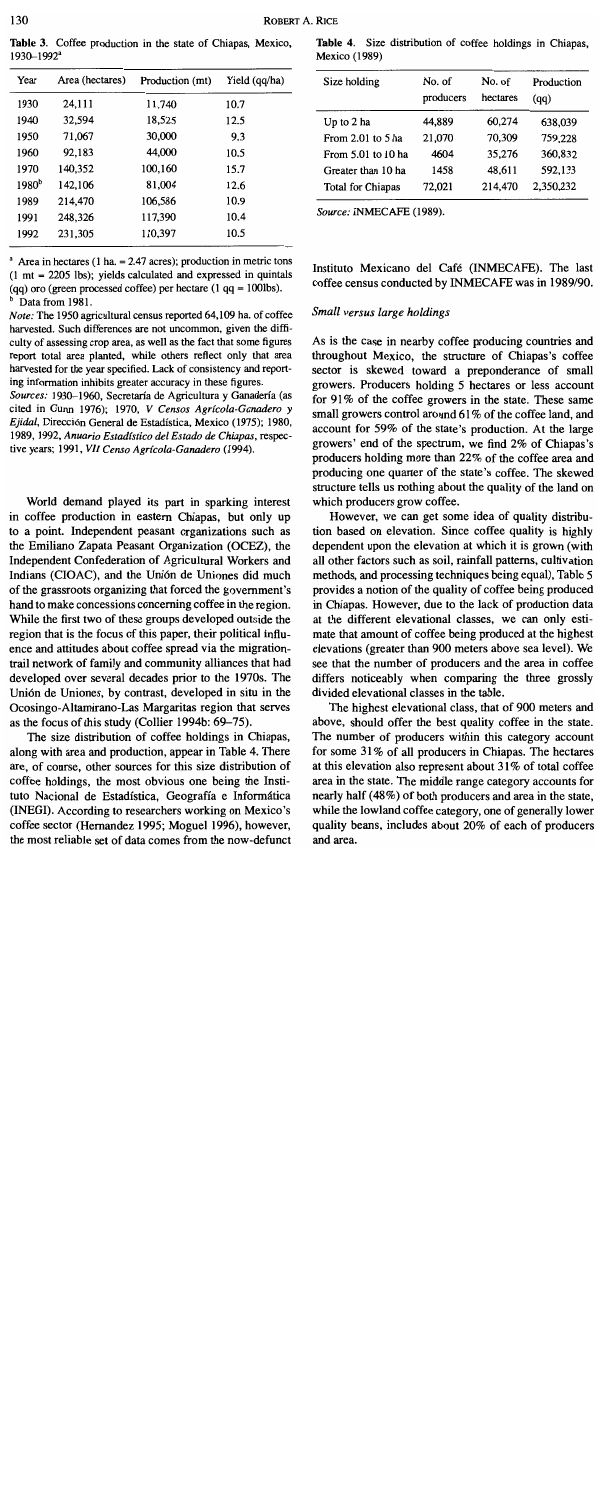Table 5. Distribution of coffee production in Chiapas, Mexico as a function of elevation

| Elevational class            | No. of<br>producers | No. of<br>hectares |
|------------------------------|---------------------|--------------------|
| Low (up to $600 \text{ m}$ ) | 15.352              | 45,326             |
| Middle (from 600 to 900 m)   | 34.519              | 100,746            |
| High (over 900 m)            | 22,150              | 68.398             |
| <b>Total for Chiapas</b>     | 72.021              | 214,470            |

Source: INMECAFE (1989).

Mexico's land reform since the revolution, while open to criticism about the quantity and quality of land received by its beneficiaries, stands out as the most extensive in Latin America in terms of the absolute number of peasants involved.<sup>5</sup> Ejido lands in Chiapas, as well as for the country as a whole, account for the bulk of producers and area, and the majority of production. Within Chiapas, the 'social sector' involved in coffee production – that is, ejido lands, communal lands and small producers holding less than 10 ha of coffee – represents 98% of all producers and 77% of the coffee area. This same sector produced three quarters of Chiapas's coffee in the late 1980s, as well. On a strictly social vs. private sector comparison (that is, not including the private producers with fewer than 10 ha in the social sector), we find 90% of the producers are on ejido and/or communal lands, accounting for 72% of the coffee area and 71% of the production in Chiapas (INMECAFE 1989).

Lest we conclude that the coffee sector within Chiapas offers up an example of objective equity on the part of agrarian reform planners and the Mexican revolution in general, information from the 'other end' of the size distribution spectrum would prove helpful. That is, what is the situation presented by the largest coffee growers in the state? For the state as a whole, we do know that merely 0.16% of all coffee farmers in Chiapas (a little more than 100 producers) control 12% of all coffee lands. An advisor to a national coffee growers' association maintains that actual land tenure patterns are more distorted than these figures suggest, since some holdings belong on paper (at least) to third parties. Such maneuvering sidesteps the constitutional restrictions that limit maximum farm size. More to the point, however, is the quality of the land held by these 100-plus producers. It is the land best suited to coffee, most apt to receive credit, and best positioned with respect to infrastructure (Hernandez 1994).

# The Ocosingo Valley<sup>6</sup> and beyond: Ocosingo-Altamirano-Las Margaritas

# The area defined

The focus of this study includes the *municipios* of Ocosingo, Altamirano, and Las Margaritas, three geographically defined administrative units in eastern Chiapas. As mentioned already, the municipio of Ocosingo alone embraces more than 14% of the territory of Chiapas. Map 1 shows the three municipios in relation to the highland city of San Cristóbal de Las Casas, as well as to Guatemala, which borders this area on the east and south. Altogether, these three *municipios* comprise about 20% of the territory of Chiapas.

The region is one of varied topography, with elevations ranging from less than 300 meters above sea level, to ridges as high as 1200 to 1300 meters above sea level. Ecologically, from the highlands bordering its western edge to the Usumacinta River along the Guatemalan border, the area and its surroundings boast a diversity that has generated a 'conservationist euphoria' (Parra et al. 1994). It falls within a larger region in which, by 1990, a total of 19 protected areas had been established, covering more than 43% of the state's surface. Another 25 await approval, bringing the total area of actual or proposed protected zones to 3.8 million hectares.

Moving from the town of Ocosingo southeastward through the *municipio* of Altamirano and into that of Las Margaritas, there is a general decline in elevation. Coffee production concentrates in the transitional zone along the cusp of the highlands, between 900 and 1300 meters in elevation. To the east of this swath (see Map 2) lies an area called Las Cañadas, characterized by parallel ridges oriented along a northwest-to-southeast axis. This broken terrain within the Las Cañadas region has provided the opportunity for many small producers to initiate coffee. It is rugged and remote.

# Coffee's introduction and spread

The arrival and expansion of coffee production within the Ocosingo Valley and its hinterland are as diverse as the colonists who have found their way to the region over the last several decades. As one of the last frontiers within Mexico's national territory, this region of eastern Chiapas has attracted several rounds of landless Mexicans looking to secure a future upon the land. The north-central tier of Chiapas's *municipios* has had a particularly strong influence for the eastern Chiapas region. Ethnicity, geographic place of origin, attitudes toward specific types of agricultural production, and general cultural traditions have all worked to contour the social and physical landscapes of the region. Also important in this landscape equation are the activities of independent grassroots organizations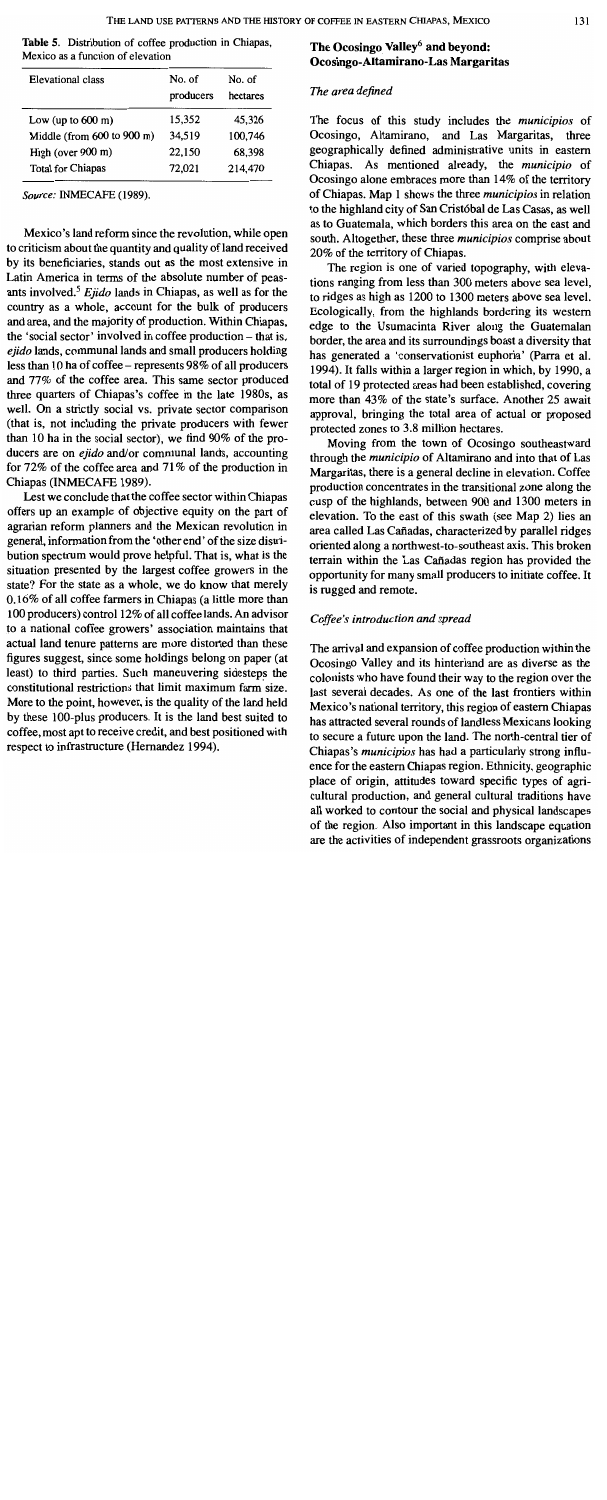

Map 1. The municipios of Ocosingo, Altamirano and Las Margaritas in the eastern sector of Chiapas, Mexico.

like the CIOAC, the OCEZ, and the Unión de Uniones, groups that worked to unify peasant and indigenous voices through work at the ejido and community level. Consequently, the resultant pattern of land use is varied, ranging from cattle or coffee or vegetable production as strategy to integrate into the market economy, to basic grain production for home consumption. Similar variation holds true, as we shall see, within the coffee sector itself. Land tenure patterns display significant variety, too, owing to the fact that many of the colonists settled at the behest of the Mexican government and therefore received ejido land.

Although the arrival of coffee in any significant way to the Ocosingo region did not occur until the 1970s (Marquéz, personal communication), production for household consumption has long been in place in various sites in Ocosingo's hinterland. Colonists - whether small private producers or *ejidatarios* - have played a central role in its early establishment and subsequent transformation into a cash crop.

Colonists to eastern Chiapas hail from many parts of Mexico and Chiapas. In a general sense, as Stanford anthropologist George Collier explains, eastern Chiapas 'was settled as late as the 1950s, when indians from Chiapas's over-populated central highlands arrived in unregulated migration, swelled by colonists from central and northern Mexico in the 1970s' (Collier 1994b).

Coffee has a long history in the region to the north and west of the town of Ocosingo, toward the highlands of north-central Chiapas. Sitalá, Yajalón, Simojovel, Chilón, and Tila are locations that established themselves as coffee production centers decades before people in the Ocosingo area became involved with the crop. Contiguous municipios like Huitiupán, Pantelhó, Sabinilla, Tenejapa, and Tumbalá also have a history of involvement with coffee production. Aside from the obvious coffee connection provided by this area that has served historically as a source region for many immigrants to the Ocosingo-Altamirano-Las Margaritas zone, this northern tier of municipios displays a rich history in grassroots organizing. Indigenous peasants here made significant gains by learning agrarian law, organizing land takeovers, and taking advantage of political opportunities (Perez Castro 1989; Collier 1994b: 53ff). This history is reflected in the prevalence of the ejido sector today. These nine small municipios account for 27% of Chiapas's total ejido production units, and 25% of both the state's entire ejido coffee area and production (INEGI 1994). Such strong representation came about through tough political orga-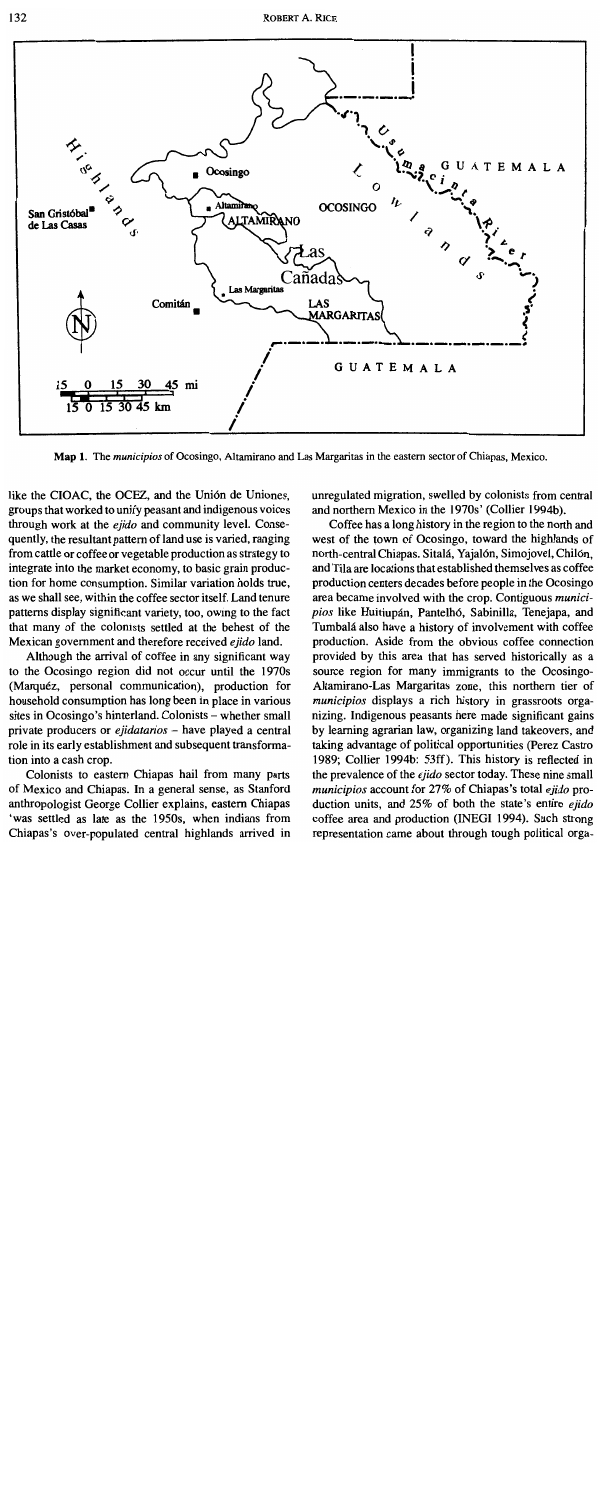

Map 2. The Ocosingo-Altamirano-Las Margaritas region of Chiapas, Mexico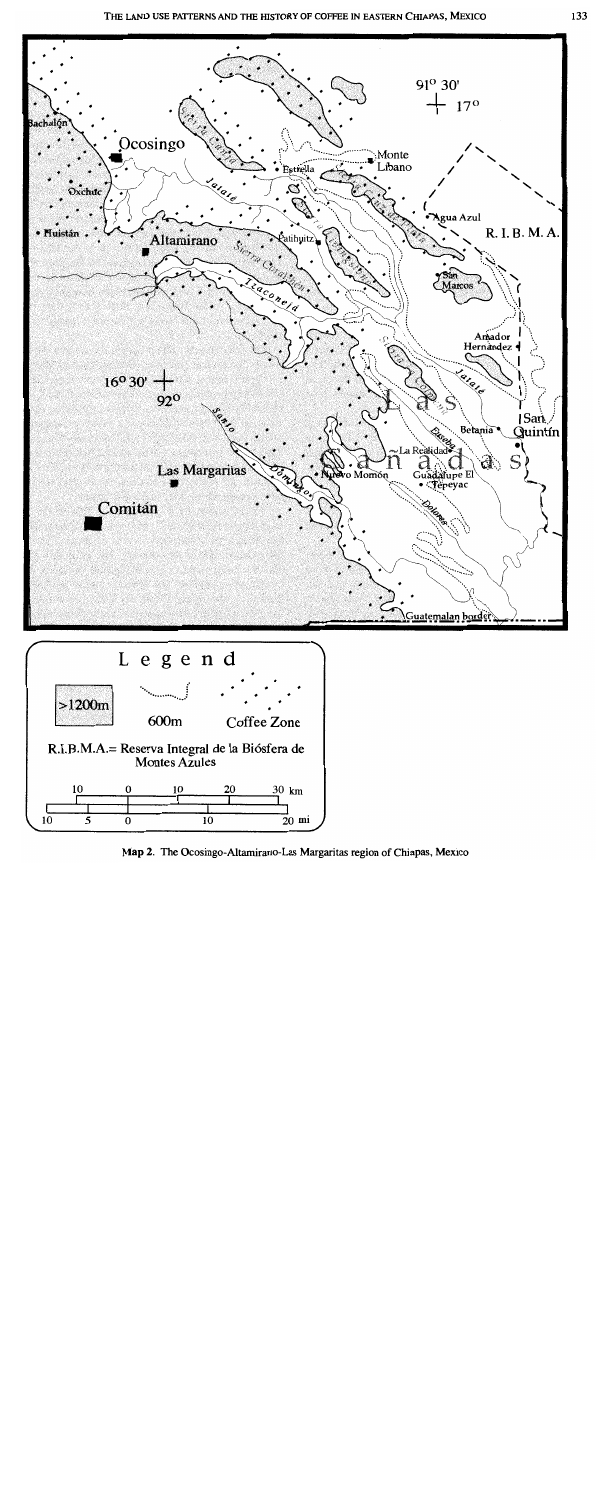nizing on the part of groups like the Independent Confederation of Agricultural Workers and Indians (CIOAC) and its precursors (Perez Castro 1989).

Other origins can also be identified, especially relating to coffee's history. Its introduction derived from peasants migrating from the large coffee plantations of the Soconusco area in southwest Chiapas, where they had worked as day laborers (Parra et al. 1994). These seasonal migration routes established strong connections between the Soconusco region that emerged in the first half of this century (with all its attendant practices and knowledge linked to coffee production) and the Los Altos region around San Cristóbal de Las Casas (Ascencio 1993). It is the Los Altos region and surrounding area that eventually played a role in coffee's importation further east into the Ocosingo area.

At a more fine-grained geographical scale, Márquez (1988) identified seven distinct agricultural zones in this region of eastern Chiapas. For each of these zones, he researched the place of origin of the settlers, and attempted to characterize their 'production specialization' (dominant economic activity). Table 6 summarizes Márquez's assessment of place of origin and economic activity. The names of the agricultural zones correspond to the place names found in Map 2, and encompass areas around these place names.

Colonization and continued movement of different groups have been key ingredients flavoring the cultural mix of the region over the past several decades. Second generation settlers sometimes moved on to push the agricultural frontier further into the Lacandon forest to the east, as in the case of the Amador zone. Children of the ejidatarios in and around Patihuitz, along with colonists from around Huistán and Oxchuc, picked up and moved east into the Amador Hernandez area in the 1960s.

An ethnic component also enters into this colonization equation, with Tseltales comprising large portions of those who moved into the Patihuitz, Betania, Amador, and San Marcos areas. Tojobales formed significant portions of those who found land in the Betania and Las Margaritas agricultural zones. Betania was settled by some Choles, as well. Such groups had cultural ties with the northern tier of coffee municipios, too.

Leyva & Ascencio (1992) paint a more complex 'cultural mosaic' for the area, citing the decades of the 1930s, the 1960s, and the 1970s as key periods of colonization. The motive forces behind the settlement of the Ocosingo area and its hinterlands included 'extra-regional phenomena' such as agrarian reform during the Cárdenas period (1930s), agrarian structures in the places of origins of the colonists, and the attraction of an expanding agricultural frontier. Some of the earliest settlers were indigenous day laborers from farms around Comitán sent by their bosses to work on lands the bosses owned in the municipio of Ocosingo. Extractive activities such as *chicle*  collection and lumber operations created an uprooted work force, portions of which chose to remain in the area once these activities had played themselves out.

Although assessing the degree to which such cultural and geographic factors associated with colonists eventually express themselves in land use is difficult, it is safe to assume that settlers brought with them a preference and knowledge base that led them to choose certain economic activities over others. The land they ended up occupying would certainly influence the production base that would eventually emerge, but colonists undoubtedly applied the production systems most familiar to them upon the land they settled. Such is the case with certain areas within the Ocosingo-Altamirano-Las Margaritas region. Settlers who forged into the Agua Azul zone in the 1960s came from the coffee-oriented *municipios* to the northwest of the town of Ocosingo. Landless workers from the *munici*pios of Yajalón, Sitalá, and Bachajón brought with them a knack for coffee production, skills they had learned on the productive coffee farms in these areas (Márquez 1988, 1994).

Other factors can also propel residents in a particular area to choose one crop over another. The Las Margaritas zone, for instance, settled by groups from around the town of Las Margaritas and others descending off the Comitán plateau to the west, undoubtedly had coffee-wise colonists arrive in the 1950s. Additionally, however, institutional forces such as INMECAFE (the Mexican Coffee Institute) began promoting coffee intensification in the Las Cañadas area in the 1970s (Márquez & Hernandez 1987). Distinct agroecological practices, as we shall see below, have emerged from such historical factors.

Table 7 shows the evolution since 1950 of the coffee landscape in the *municipios* of Ocosingo, Altamirano, and Las Margaritas. Obviously, coffee lands have increased since the middle of this century. The table also reflects how the coffee area in Las Margaritas overtook that of Ocosingo - formerly the leading coffee municipio in the area  $-$  during the 1960s. By 1991, these two areas were on par, with both municipios expanding coffee lands dramatically in the 1980s. But the greatest differences emerge when the percent changes in coffee area between 1950 and 1991 are compared. Las Margaritas, with an increase greater than 11,000%, far outstripped the other two municipios, which themselves have seen substantial coffee expansion (Table 7).

One way to understand the importance of the coffee lands in these *municipios* is to determine what portion of the agricultural land is planted in coffee. Table 8 shows the breakdown in general land use categories for the three municipios. The coffee area from 1991 in Table 7 can be applied to the land use category 'agriculture' in Table 8. Of Altamirano's 18,547 ha of land characterized as agricultural, the 3187 ha planted in coffee occupy 17%. Las Margaritas' 14,426 ha of coffee represent 23% of the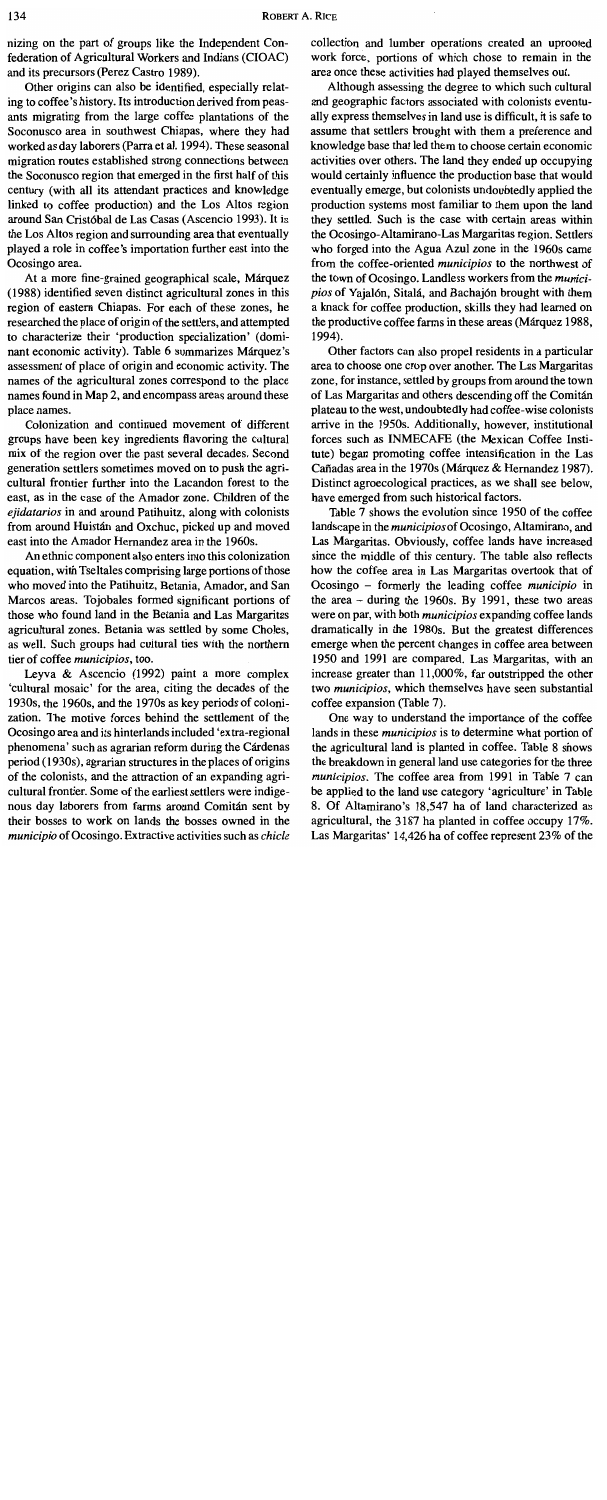Table 6. Settlement history, place of origin and current land use in the Ocosingo-Altamirano-Las Margaritas region of eastern Chiapas, Mexico

| $Z$ one        | Period settled | Settlers' place(s) of origin | Economic activity* |
|----------------|----------------|------------------------------|--------------------|
| Patihuitz      | 1930–1950      | Around Ocosingo              | Cattle/coffee      |
| Betania        | 1960-1970      | Ocosingo, Oxchuc, Comitán    | Cattle             |
| Amador         | 1960-1970      | Patihuitz, Huistán, Oxchuc   | Cattle/coffee      |
| San Marcos     | 1960-1970      | Oxchuc, Bachajón             | Cattle/coffee      |
| Agua Azul      | 1960-1970      | Yajalón, Sitalá, Bachajón    | Coffee/cattle      |
| Estrella       | 1970-1980      | Surrounding area             | Cattle/coffee      |
| Las Margaritas | 1950-1960      | Surrounding area, Comitán    | Coffee/cattle      |

Order of land use reflects relative importance of activity Source: Márquez (1988).

Table 7. Historical changes in coffee area in the *municipios* of Ocosingo, Altamirano and Las Margaritas, in eastern Chiapas, Mexico, 1950-1992 (in hectares)

| Municipio      | $1950^a$ | 1960 | 1970 | $1980^{b}$ | 1991   | % Change<br>1950-1991 |
|----------------|----------|------|------|------------|--------|-----------------------|
| Ocosingo       | 943      | 1392 | 1752 | 1104       | 16,376 | 1637                  |
| Altamirano     | 315      | 444  | 841  | 1085       | 3187   | 918                   |
| Las Margaritas | 122      | 830  | 2791 | 1029       | 14.426 | 11.725                |

Due to aggregate figures reported in 1950, these data derived from relative proportions obtained in subsequent years.

 $<sup>b</sup>$  Data from 1981.</sup>

Source: Agricultural Census and Annual Statistic Data (see Table 3).

municipio's 61,507 ha of agricultural land. The case of Ocosingo contrasts sharply, due to the vast area involved. The 16.376 ha of coffee in Ocosingo represent nearly 10% of the land designated for agriculture.

Table 8 also displays some of the land use differences between the three municipios, the distinctions of which emerge when the percentages are compared. All three devote between 40% and 50% of their production area to agriculture. Pasture lands occupy a comparable role in Altamirano, but do not surpass one quarter of the production area in Las Margaritas or Ocosingo. (Of course, in absolute area, Ocosingo's pasture lands exceed those of Altamirano by a factor of 3.7.)

### Some socioeconomic factors behind coffee's establishment as a crop

While the origin of many colonists, along with their knowledge base about different crops, determined whether or not their respective settlements tended toward coffee production, there are, of course, other factors involved. To arrive as a landless peasant in an area and initiate coffee production immediately is unlikely. The personal capital, the market connections, and the communication and transportation infrastructure needed to support production for anything other than home consumption was simply not available to these settlers. Rather, specific processes have shaped the social and productive dynamics to lead certain colonists to specialize in coffee production. And we should realize that not all coffee producers arrive at the stage of producer by the same route. Márquez (1990) and Rus (1994) have identified two sets of historical conditions that help explain how coffee established itself as an important crop in the area. It is worth noting that one explanation focuses on the individual household economy for an understanding of coffee's establishment, while the other invokes regional factors. Of course, these two explanations are not mutually exclusive, and any given producer could surely have been influenced by a combination of factors.

Márquez, an agronomist who works principally in the Las Cañadas area, uses a three-stage evolutionary model of the peasant household to explain coffee's (or, in other cases, cattle's) establishment. The model has as much to say about producers' personal choices in economic activity as it does about the region's progressive insertion into the Mexican economy as infrastructure and communication networks developed. The first stage involves the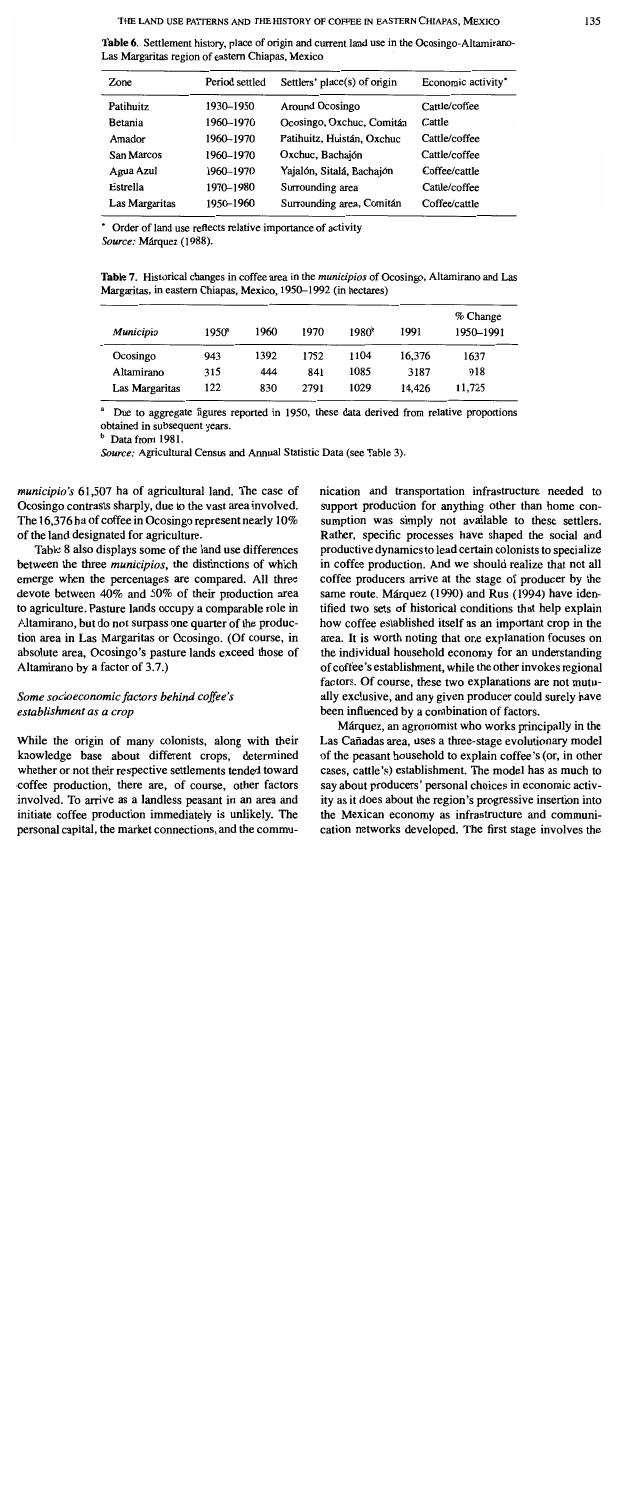Table 8. Land use in the *municipios* of Ocosingo, Altamirano and Las Margaritas in the state of Chiapas, Mexico (1991)

|                              | Altamirano |       | Las Margaritas |       | Ocosingo  |       |
|------------------------------|------------|-------|----------------|-------|-----------|-------|
| Category                     | Area (ha)  | %     | Area (ha)      | %     | Area (ha) | %     |
| Total production area        | 44,607     | 100.0 | 126,042        | 100.0 | 359,920   | 100.0 |
| Agriculture*                 | 18,547     | 41.6  | 61,507         | 48.8  | 165,976   | 4 6.1 |
| Pasture                      | 17,138     | 38.4  | 30,886         | 24.5  | 81,298    | 22.6  |
| Forest/woodland              | 6672       | 15.0  | 28,885         | 22.9  | 104.786   | 29.1  |
| Forest/woodland with pasture | 1579       | 3.5   | 2264           | 1.8   | 2388      | 0.7   |
| Unvegetated                  | 671        | 1.5   | 2500           | 2.0   | 5472      | 1.5   |

\* 'Agriculture' includes all land in annual or perennial crops, whether planted or not for the cycle in question, as well as lands that are in pasture or second growth that also have been planted at least once in the five years previous to the census. Categories displayed are the represent the best attempt to join the private and ejido sector data from the two sources listed below.

Source: VII Censo Agrícola-Ganadero (Chiapas) 1991 (1994) and VII Censo Ejidal, Instituto de Estadística Geográfica e Informática (1994).

simple location and establishment of the production unit for home consumption. Milpa production (corn and beans) for family survival form the central activity. Yet, certain goods cannot be provided by *milpa* production alone farm tools, salt, shoes, and clothes, for example. For items demanding a necessary, albeit small, amount of cash, the production of pigs, chickens and/or turkeys has played a crucial role. The small farm animals demand a minimal cash outlay initially. Moreover, a portion of the grain production can be converted into meat for sale on the local or regional market, making these fowl or pigs quite attractive as a frontier survival strategy. Moreover, they can often forage for themselves on or around the household property. Additionally, these animals have the advantage of being either relatively light-weight or able to walk to market for slaughter, considerations of no small importance in an area with poorly developed transportation networks.

Amplification of the holding and its production characterizes the second stage in Márquez's model. As capital is generated and saved, investment in more long-term activities occurs, given that the land tenure situation is such that the peasant feels secure with such investment in the land. Over time, with roads crossing and connecting the region – however slowly, however poorly – connections with markets become easier. Pig production gives way to beef, a market with stronger demand. Alternatively, for those more disposed to coffee production due to personal histories, investment tends toward the establishment of that crop. Some cases include corn, coffee, and cattle production, though it is not the rule. The natural conditions of the settlement area, despite the tendencies and knowledge of the colonists, can dictate the decision of which activity predominates, as in the case of settlers located in the Cruz de La Plata mountain range. Here,

even though the colonists have an historical association with cattle production, the terrain/climate/vegetation conditions prohibit their dedication to such activity (Márquez 1990: 22).

The third and final step in this model involves the consolidation of the chosen activity. As pig production gives way to the preferred beef production, corn may also disappear. Whereas pigs demand some corn for feed, cattle can eat grass from natural or induced pastures. Concentration of production does not translate automatically into intensification. Most production units are characterized as relatively extensive in nature, such as coffee production beneath native forest shade species

Rus's (1994) explanation for the establishment of coffee rests on a more regional and macro-level footing. In laying out the desperate conditions<sup>7</sup> currently facing indigenous communities, he begins with the large land holders who grew corn and employed thousands of workers by the early 1970s. When corn prices fell by 75% in the late 1970s, many of the these large farm operations switched to cattle, the low labor demands of which ejected corn workers from their jobs. While public works programs (hydroelectric and road construction) absorbed some of the unemployed at first, the debt crisis of the early 1980s and the arrival of tens of thousands of refugees from neighboring Guatemala (who worked for sub-minimum wages at any job) produced rampant unemployment by 1984. In response, many small peasant producers hitched their futures to coffee as a cash crop in hope of survival.

#### The institutional role of INMECAFE

Aside from personal household economy factors, or those that we might associate with macro-level phenomena, there exists an institutional axis that helped establish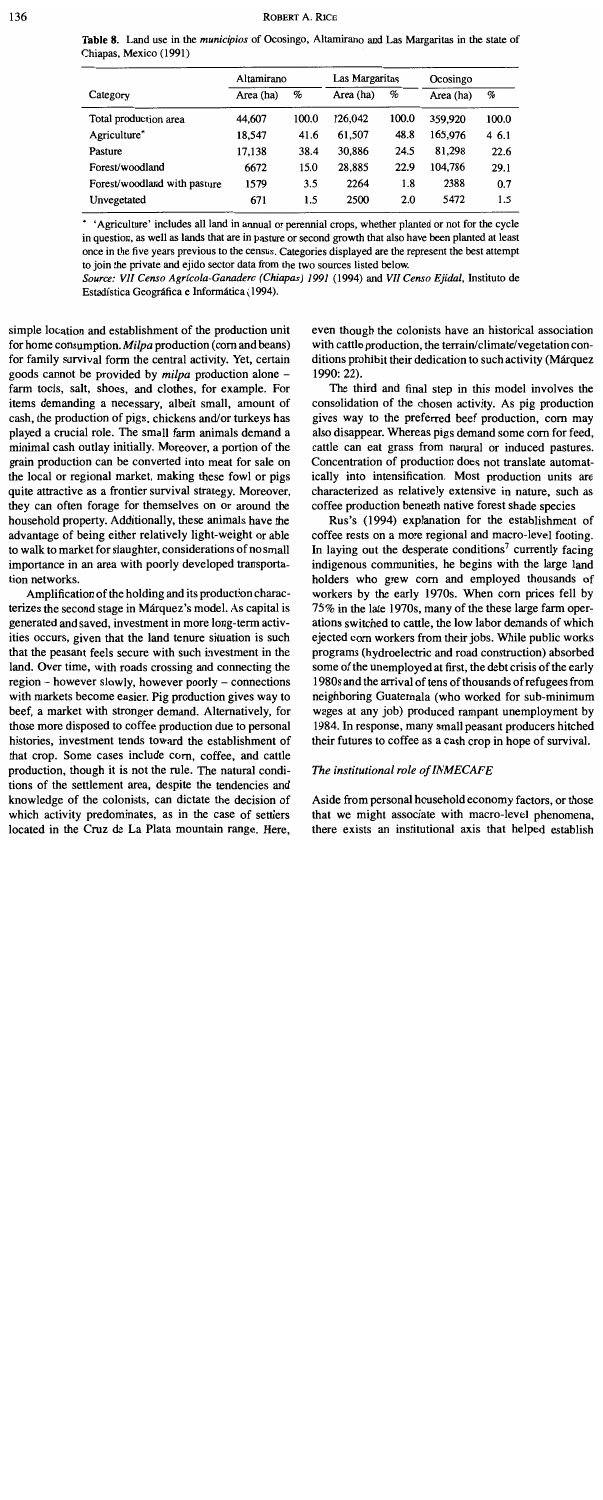coffee in certain areas. Since 1959, when the Instituto Mexicano del Café (INMECAFE) replaced the National Coffee Commission, there existed a concerted, statesponsored effort to improve coffee lands throughout Mexico. Salazar (1988: 97ff) sees the creation of this parastatal institution as but one example of many state entities personifying the attempt to control economic relations on the part of Mexico's elite. While INMECAFE ostensibly existed to satisfy the conditions of a public institution  $-$  that is, to provide goods and services to Mexican producers and consumers  $-$  it simultaneously reflects a strategy for intervention into the administration of the country's economy.

From the perspective of small coffee growers in the Ocosingo-Altamirano-Las Margaritas area, INME-CAFE's initial role was more benign, and its actions more applicable to everyday life (Hall 1994). Prior to the institution's appearance on the rural scene, coffee producers were at the mercy of intermediaries (coyotes), and a few 'coffee czars' who controlled marketing. In the mid-1970s, INMECAFE came into its own as a provider of credit and technical services to small growers. It also made inroads with buying and marketing small growers' product, capturing 40% of Mexico's coffee exports – including the bulk of *campesinos'* production (Hernandez & Bray 1991).8

Within the area concerned here, INMECAFE operated most strongly in the Las Margaritas area. Propelled by a program designed to control coffee leaf rust disease (la roya), INMECAFE set up a project to bring coffee production into the fold of modern agricultural production. Institute technicians and agronomists promoted the use of chemical fertilizer (18-12-06), as well as fungicides like the copper-based Cupravit and Bayleton to control fungal disease like the rust (Márquez & Hernandez 1987). Within the Ocosingo-Altamirano-Las Margaritas region, the coffee lands toward the southern part (Las Margaritas/ Las Cañadas) display higher degrees of technification, or modernization. It was this area in which INMECAFE operated and successfully convinced growers to modernize production. Such efforts involve added investment and reliance upon inputs, usually accompanied by a heightened dependence upon a successful harvest and favorable international prices.

### Ejido and private lands in coffee

While Table 7 shows the coffee area changes at the level of the *municipio*, it does not provide information on the distribution of land holdings within the sector. Table 9 attempts to lay out the structure of the coffee sector in these municipios based on the size distribution of holdings. Coffee area has steadily increased since 1950 in all three *municipios*, with a phenomenal expansion during the 1980s. Inspection of the data clearly illuminates Table 9. Private and ejido lands in coffee in the municipios of Ocosingo, Altamirano and Las Margaritas in the state of Chiapas, Mexico (in hectares)

|                               | $1950^a$ | 1960 | 1970 | 1982 | 1991   |
|-------------------------------|----------|------|------|------|--------|
| Ocosingo                      | 943      | 1392 | 1752 | 1104 | 16,376 |
| Holdings $>5$ ha              | 939      | 1386 | 1030 | n.a. | 2741   |
| Holdings $<$ 5 ha             | 4        | 6    | 3    | n.a. | 585    |
| Ejidos                        |          |      | 719  | n.a. | 13,050 |
| Altamirano                    | 315      | 444  | 841  | 1085 | 3187   |
| Holdings $>5$ ha              | 228      | 322  | 802  | n.a. | 628    |
| Holdings $<$ 5 ha             |          |      |      | n.a. | 81     |
| Ejidos                        | 87       | 122  | 39   | n.a. | 2478   |
| Las Margaritas                | 122      | 830  | 2791 | 6032 | 14,426 |
| Holdings $>5$ ha              | 42       | 283  | 298  | n.a. | 1004   |
| Holdings $<$ 5 ha             |          |      | 1    | n.a. | 74     |
| Ejidos                        | 80       | 547  | 2492 | n.a. | 13,348 |
| Total for region <sup>b</sup> | 1380     | 2666 | 5384 | 8221 | 33,989 |
| Holdings $>5$ ha              | 1209     | 1991 | 2130 | n.a. | 4373   |
| Holdings <5 ha                | 4        | 6    | 4    | n.a. | 740    |
| Ejidos                        | 167      | 669  | 3250 | n.a. | 28,876 |

Due to reporting differences, distribution of holdings calculated from subsequent data (1960);

<sup>b</sup> The three *municipios* taken together;

 $n.a. = data not available.$ 

Sources: 1950-1970 data, Censos Agricolas; 1982 data, INMECAFE; 1991 data, VII Censo Agrícola-Ganadero (Chiapas), 1991 (1994).

the importance of Las Margaritas and Ocosingo as areas of coffee extension. From the 1991 agricultural census data, we can see that the municipios of Las Margaritas, Ocosingo, and Altamirano account for 43%, 48%, and 9%, respectively of the total coffee area of the study region. In 1950, the respective contributions were 9%, 68% and 23% for these *municipios*. The general picture for the study area, then, is one in which coffee has grown in importance in Las Margaritas, fallen dramatically in Altamirano, and maintained its importance (with some decrease) in Ocosingo. In absolute terms, of course, the coffee area for all municipios has increased dramatically since 1950.

With respect to the land tenure patterns associated in coffee, one salient feature concerns the growth of ejido

Note: Municipio level data are not available from INMECAFE's 1989 census, which is probably more reliable than INEGI's 1991 information. Also, the private holdings in category  $5$ ha' include a 'mixed' category from the census, which, while technically a mixture of private and ejido tenure systems, is always so small in terms of area as to be insignificant for the purpose of this study.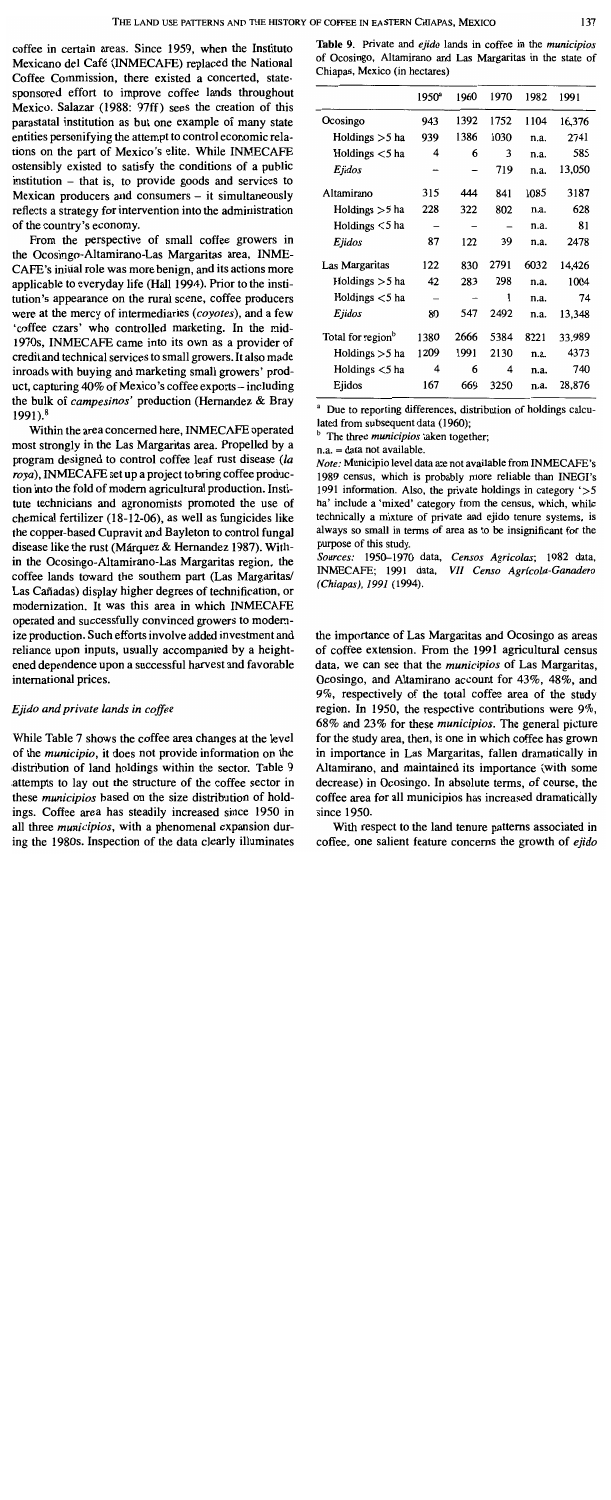lands. For the region as a whole, lands under control of ejidos increased from 12% of the total area in 1950 to 60% by 1970. Las Margaritas registered a change from 66% to 89% during the same period, while Altamirano's ejido lands climbed from 28% to 51% of the total area. Interestingly, Ocosingo had no ejido lands in 1950, but by 1970 more than 41% of coffee area was held by ejidatarios. Today, the percentage of coffee land held by ejidos is 80%, 78% and 93% for the municipios of Ocosingo, Altamirano, and Las Margaritas, respectively.

Lest we conclude prematurely that the predominance of ejido lands in the area translates automatically into all-round favorable conditions for the ejidatarios, we should remember the geography of the region. While colonization and land reform programs have indeed given hundreds of peasants land in the area, it is important to understand the location of those lands in terms of quality and accessibility. Ejido lands occupy the more broken and inaccessible terrain. Most have been located on national land. But local land tenure patterns and social discontent have also influenced the type of land sought by landless or land-poor peasants of the region. Occasionally settlers have attempted to locate on private lands that exceed the legal size limit or are left abandoned (conditions that run counter to the land reform regulations), as in the case of some farms around the Santa Cruz Valley (also called the 'Second Ocosingo Valley') which lies to the east of the ('first') Ocosingo Valley (Márquez 1988: 40).

Additionally, with respect to land quality associated with coffee production, it is worth remembering the explosion of coffee area and producers in the *municipio* of Las Margaritas. According to the Instituto Mexicano del Café (1989), virtually all producers in this *municipio* are on ejido lands. More than half of these, as well as more than half the area, falls below 600 m in elevation. While coffee can certainly grow below this altitude, the quality generally is considered to be inferior.<sup>9</sup>

Private lands are generally restricted to a few areas within the region. The Valley of Ocosingo and those adjacent to it contain large cattle farms in private hands.<sup>10</sup> Eastward toward Monte Líbano we also find a swath of private holdings of similar use (see Map 2). Toward the south along the Santo Domingo River is another area of private lands. As Table 9 illustrates, though, it is ejido lands that predominate in terms of overall coffee area.

Another way to examine land tenure of coffee holdings involves data from individual communities. While such information does not exist for the time span that concerns us here, there are figures for the last decade or so. Table 10 shows some aggregate data for the three *municipios* in question. Obviously, as implied by the coffee area data in Table 9 above, ejido operators dominate the coffee sector in terms of numbers and area. Of the 4403 coffee producers found in 117 separate communities within this three-municipio region, 91% of them are ejidatarios.<sup>11</sup>

Table 10. Distribution of private and ejido land coffee producers in eastern Chiapas, Mexico

|                  | No. of    |       | No. of producers |           |  |
|------------------|-----------|-------|------------------|-----------|--|
| Municipio        | locations | Total | Private          | Ejido     |  |
|                  |           |       | N(%)             | $N(\%)$   |  |
| Ocosingo         | 27        | 1195  | 282 (24)         | 913 (76)  |  |
| Altamirano       | 11        | 356   | 24(7)            | 332 (93)  |  |
| Las Margaritas   | 79        | 2852  | 99(4)            | 2753 (96) |  |
| Total for region | 117       | 4403  | 405(9)           | 3998 (91) |  |

Source: Anuario Estadístico del Estado de Chiapas (1992).

In 1985, INMECAFE reported the results of a coffee census conducted in 1982, providing information not only on the number of producers in these municipios, but on the area as well. The majority of producers and area are in the social sector  $(ejido$  and agrarian community lands). The 142 private producers for the region represent  $3.5\%$ of all producers, average 6.8 ha of land each, and hold 12% of the region's coffee area. Ejidatarios, by contrast, average about 1.8 ha of land each, hold 88% of the coffee area, and comprise the remaining 96.5% of all producers  $(Table11).$ 

Yet, within the region, we find dramatically different structures when comparing *municipios*. In Las Margaritas, for instance, the 51 private producers represent 1.7% of all landholders and control around 3.5% of the coffee lands. In Altamirano, on the other hand, the 30 private growers there  $(8.4\%$  of all producers), manage  $48\%$  of the coffee land. The 61 private producers in Ocosingo, accounting for 7.3% of the coffee growers, hold 21% of the coffee land (see Appendix for detailed Ocosingo data).

Perhaps some of the most telling information emerges when we compare the number of producers, the area and the production found within the Ocosingo-Altamirano-Las Margaritas region to the overall figures of the state of Chiapas. In the area encompassed by the three municipios in question, we find fully 45% of all the coffee producers in the Chiapas. Yet, the production derived from these growers amounts to only 6.3% of the state's crop. Moreover, the coffee lands of this area represent a mere 5.6% of the Chiapas's total coffee area (INEGI 1992). These figures alone tell us that there are significant numbers of farmers growing coffee in the region, yet their holdings, on average, are quite small, and the implied yields also fall below the norm. Indeed, if we calculate average yields from the early 1990s, we find that Chiapas overall averaged 11.25 quintals/ha, compared to the 9.45 quintals/ha for the area in this study. By way of comparison, the Soconusco region along the Pacific coast, accounts for some 36% of Chiapas's production. Within that region, the most productive *municipio* is Tapachula, which shows yields of 17 quintals/ha (Anuario Estadístico 1992). Aver-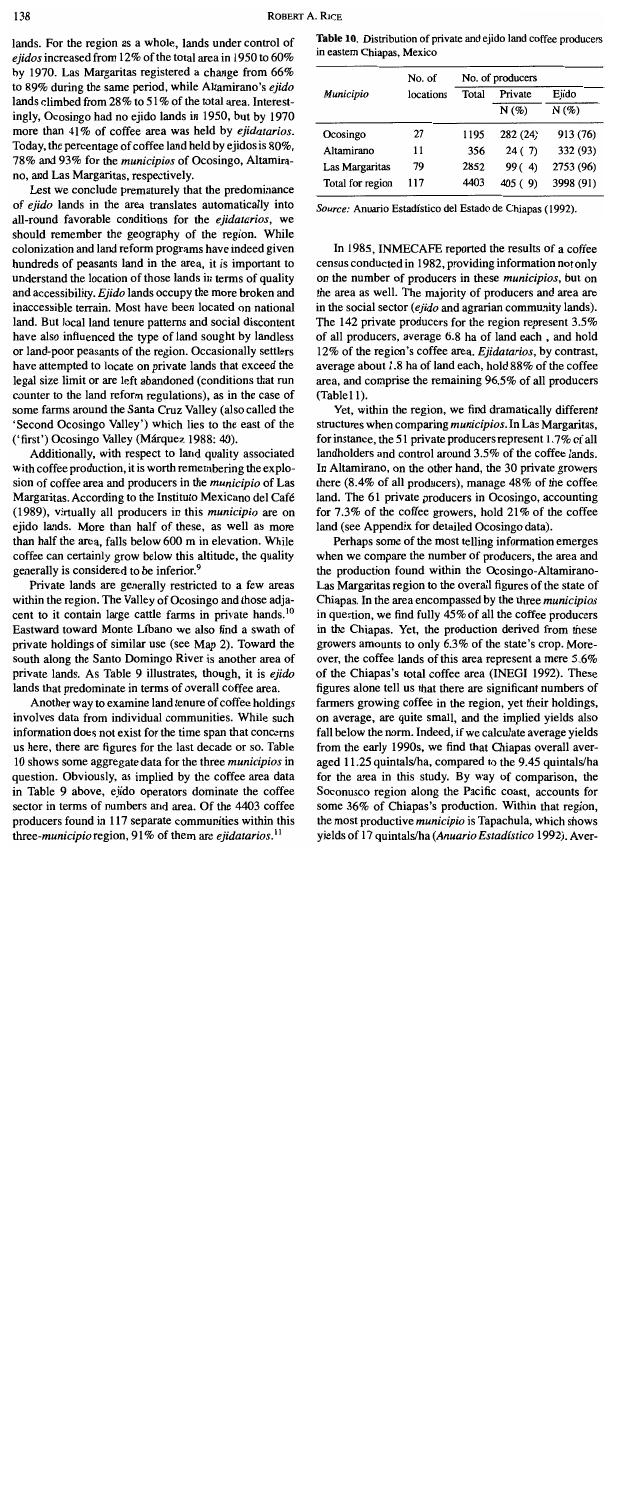|                | No. of    | No. of    | Total | Distribution by production sector |                 |        |                 |
|----------------|-----------|-----------|-------|-----------------------------------|-----------------|--------|-----------------|
|                | locations | producers | area  | Private                           |                 | Eiido* |                 |
| Municipio      |           |           |       | Prod.                             | <b>Hectares</b> | Prod.  | <b>Hectares</b> |
| Ocosingo       | 26        | 832       | 1104  | 61                                | 230             | 771    | 874             |
| Altamirano     | 11        | 356       | 1085  | 30                                | 522             | 326    | 563             |
| Las Margaritas | 78        | 2855      | 6032  | 51                                | 215             | 2804   | 5817            |
| Total          | 115       | 4043      | 8221  | 142                               | 967             | 3901   | 7254            |

Table 11. Land tenure in coffee communities of eastern Chiapas, Mexico

Category includes communal lands.

Source: INMECAFE (1985).

age farm size of this productive region is also higher than that of the study area.

The social structure and lower-than-average yields in an area that accounts for 45% of the state's coffee producers begs the question of how it is that coffee is produced. That is, what can we say about the general conditions of production and/or the physical characteristics of the coffee holdings in the Ocosingo-Altamirano-Las Margaritas region? It is to this question that we now turn in the final section of this study, in which we focus upon the agroecological aspects of production.

### The coffee environment: Agroecological aspects of production

The physical structure of many coffee lands in the Ocosingo-Altamirano-Las Margaritas region of Chiapas displays a distinctly agroforest-like character. Yet, arrival at this shaded environment can take one of two paths, both of which portray a transformation of the natural vegetation (Márquez 1988). One path is 'direct' (see Figure 1), altering the natural forest environment into a coffee production unit by the simple removal of selected tree so that the coffee can be inserted into the existing forest. The native species act as shade, and production per unit area (yield) is quite low, averaging around 2.5 quintals/ha (Parra et al. 1994). This landscape modification produces a forest environment, with the top stratum occupied by mature natural vegetation, and the shrub layer consisting of the coffee. Mid-level strata may also comprise significant portions of the vertical structure.

The other path is more 'indirect' in nature, and capitalizes on the second growth vegetation that takes over a corn plot during its fallow period. Sometimes the 'acahual' is converted back into *milpa*. Alternatively, it may be selectively cleared for coffee production, leaving certain legumes such as Inga spp., and planting desirable species such as banana for added shade (and production).

According to Márquez (1988: 94ff), these two distinct paths involve not only two different levels of technolog-



Figure 1. Two transformational paths to coffee production in eastern Chiapas, Mexico (after Márquez 1988). Transformational steps:

- 1. Slash and burn.
- Planting of grasses; clearing of weeds/shrubs.  $\overline{2}$ .
- 3. Fallow period (3 to 5 years).
- 4. Slash and burn (without the large trees of step 1).
- 5. Pasture abandonment (several year fallow).
- 6. Selective clearing, leaving *Inga* spp., planting other desired plants such as banana (Musa spp.) along with coffee.
- 7. Selective removal of primary forest species for coffee shade.

ical sophistication in the overall production process, as well as a marked dichotomy in management techniques and labor demand, but display a geographic component in where they predominate. The 'simple' system of inserting coffee into the existing native forest (path #1) occurs among the tseltal ethnic groups found principally in the northern portion of the region (the *municipio* of Ocosingo), around settlements such as Patihuitz, Agua Azul and San Marcos. The 'advanced' system that displays more modern shade regulation techniques occurs toward the south, in the Las Margaritas-Las Cañadas area, and can be associated with the tojolabal groups that are Spanish speaking and have spent time as wage laborers on coffee farms in neighboring areas. Land preparation, transplanting of seedlings, general management of the farm and yields also differ, as can be seen in Table 12.

There may be a temptation to envision these two systems as traditional and modern, drawing parallels to the coffee sector in other countries of the Americas. The allure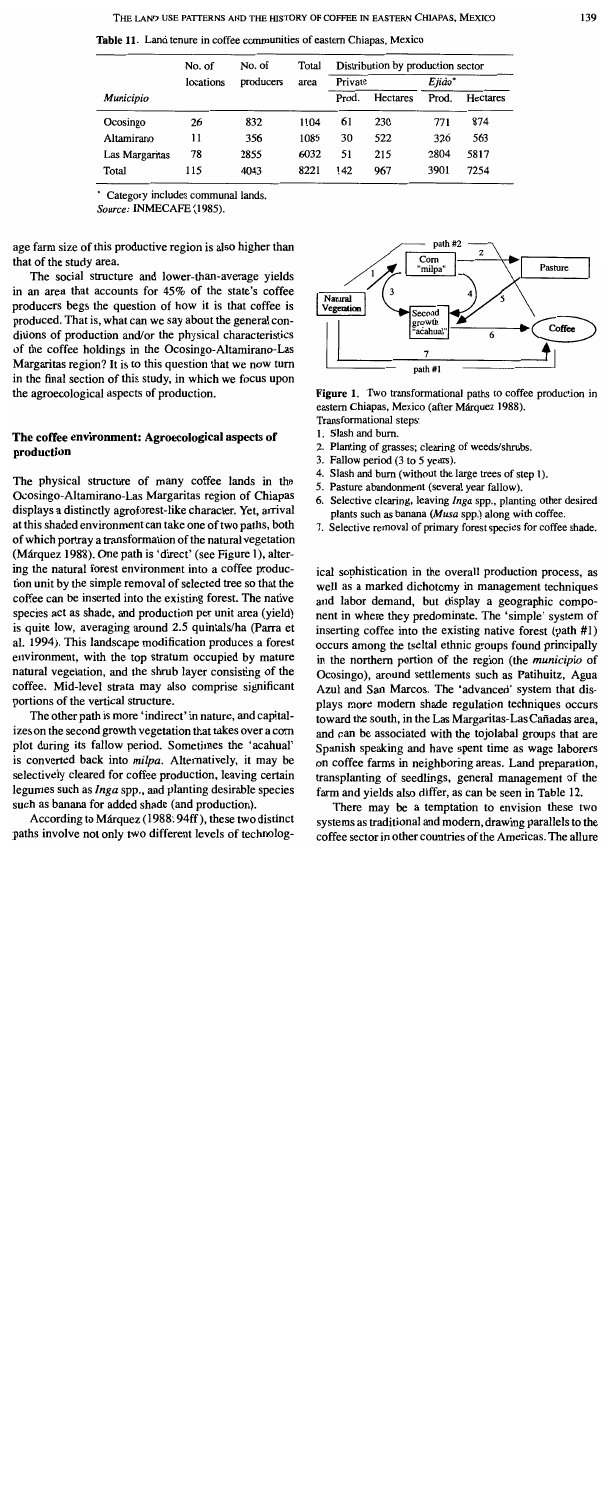| Table 12. Characteristic coffee production systems in Eastern Chiapas, Mexico |  |
|-------------------------------------------------------------------------------|--|
|-------------------------------------------------------------------------------|--|

| Cultural practice                              | Simple system                                                                                                                                                                                     | Advanced system                                                                                                                                                                                          |
|------------------------------------------------|---------------------------------------------------------------------------------------------------------------------------------------------------------------------------------------------------|----------------------------------------------------------------------------------------------------------------------------------------------------------------------------------------------------------|
| Preparation of land and<br>shade establishment | Partial removal of native tree species, leav-<br>ing a structurally and biologically diverse<br>system; 150 to 250 shade trees/ha                                                                 | Specific shade spp. left or planted ( <i>lnga</i> spp.), after<br>selective removal of second growth in a disturbed<br>site; shade regulation practiced                                                  |
| Seedlings/transplants                          | Volunteer seedlings used in transplanting.<br>digging stick method of transplanting; vari-<br>eties include bourbon, árabe and caturra;<br>relatively high densities $-1200$ to 2500<br>plants/ha | Best seeds from each harvest to into seedbed for<br>transplants; pit prepared for each seedling; vari-<br>eties include bourbon, mundo novo and pluma<br>hidalgo; densities low $-600$ to 1000 plants/ha |
| General management of<br>cafetal               | Two weedings per season; ineffective<br>'agobio' <sup>*</sup><br>practiced; minimal pruning,<br>sometimes only removal of suckers                                                                 | 2–3 weedings per season; shoot and stem 'agobio'<br>practiced; three types of pruning known/practiced;<br>fertilizer and fungicides used; shade regulation<br>practiced                                  |
| Yields                                         | 3–10 quintals/ha; average of 5 quintals/ha                                                                                                                                                        | 8–20 quintals/ha                                                                                                                                                                                         |

\* 'agobio' is a practice that involves bending the main stem to the ground and allowing the subsequent vertical growth to bear fruit. Source: Márquez (1988).

is not unwarranted, as the 'advanced' system does indeed represent a more intensified production system. Yet, within the normal dichotomy of traditional vs. modern coffee found throughout the Americas, this eastern Chiapas example does not fit the expected mold. It is worth noting, for instance, that the planting density in the simple system (what we would classify as 'traditional') is higher than that in the advanced system, a relationship that is reversed in the usual traditional vs. modern comparison (Rice 1990). Moreover, the use of the variety caturra in the simple system and not in the advanced one does not conform to what we would expect in the traditional vs. modern division.

### **Conclusion**

Coffee from the state of Chiapas provides the greatest contribution to Mexico's coffee industry. The coffee area of eastern Chiapas, while not of paramount importance to the overall production of Mexico – or even of Chiapas – has evolved to represent a livelihood and survival strategy for many of the inhabitants of the region. The three municipios of Ocosingo, Altamirano, and Las Margaritas, in fact, are home to 45% of Chiapas's coffee growers. Long relegated to the infrastructurally impoverished hinterlands of towns that have been the gateways to the Lacandon forest (the towns of Ocosingo, Altamirano, and Las Margaritas), residents have come to produce coffee via a series of varied forces and circumstances.

The agricultural interests and know-how that these colonists brought with them from their points of origin aided in their evolving strategies to survive in this remote

region of a backwater state. Coffee production, one agricultural practice with which many residents were familiar, has offered opportunities historically to participate in local, national, and international markets. The role of independent grassroots organizations in the spread of coffee and small-holding reliance upon it has also been significant. Indigenous and peasant groups such as the CIOAC, the Unión de Uniones, and the OCEZ brought pressure to state agencies to provide credit, marketing, and technical assistance to small producers. Institutional forces in the form of Mexico's Coffee Institute (INMECAFE) introduced the idea of participating more seriously in the international market through some technification projects, especially in the municipio of Las Margaritas.

With the collapse of the International Coffee Agreement in 1989, coffee prices worldwide plummeted. From US\$ 120.00 per quintal, prices fell to US\$ 55.00 or US\$ 60.00. Only in mid- to late-1994, when Brazil suffered frost damage in its coffee sector, did prices recover to a level deemed respectable by most producers. The degree to which this devastatingly downward spiral in international price might affect producers has already been observed (Rus 1994; Márquez 1994). Many coffee producers in Chiapas's eastern region abandoned production, unable to withstand the price slide.

Interestingly, the level of technology in which producers have been operating seems to have an influence on who decides to abandon coffee completely. If we remember that, within the region of this study, the growers toward the south end - near Las Margaritas and the Las Cañadas area - learned to intensify their production with the aid of INMECAFE. With more capital investment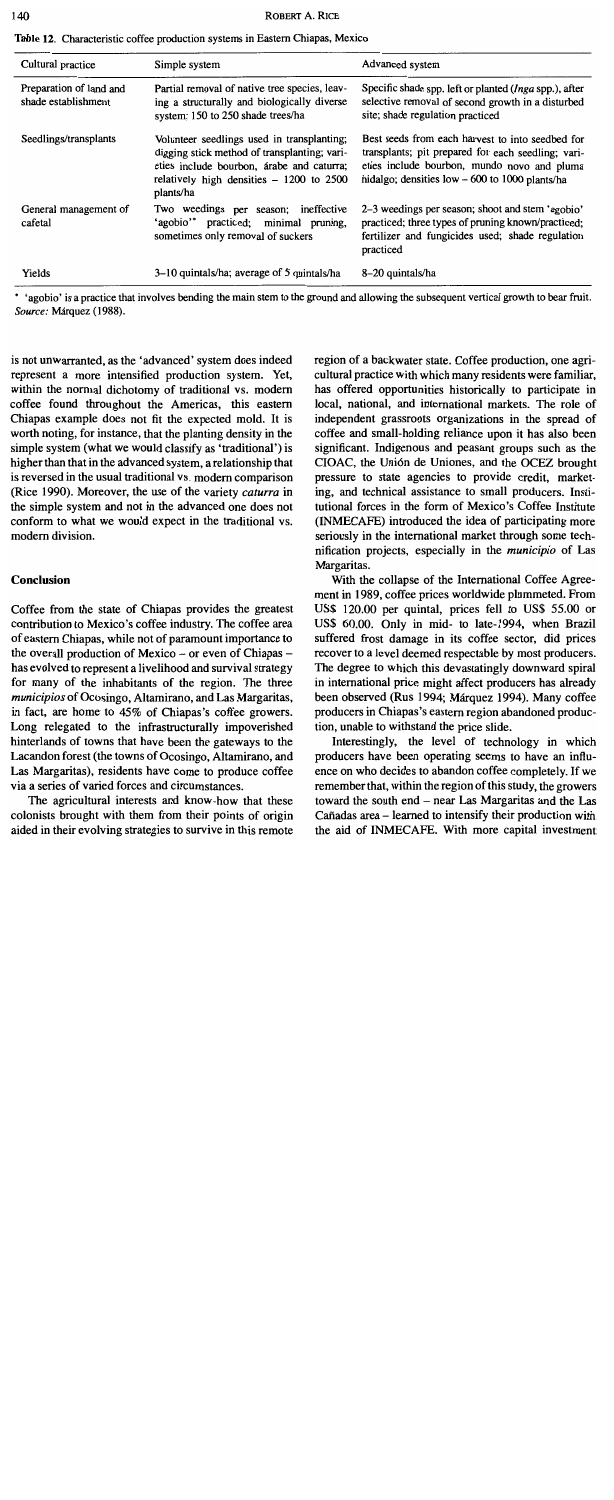in their land, it is these producers who have felt the economic production pinch more strongly. Producers toward the northern end of the study area, by contrast, whose production represents a more extensive, plantwithin-the-forest strategy, should be less affected. The institutional influence of INMECAFE did not penetrate this area as it did to the south. Since production in this northern area is not dependent upon expensive chemical inputs, producers here have not been in a position of having to obtain costly materials to continue cultivation. For those communities in which INMECAFE had taken on a significant role in technical assistance and marketing connections, the dismantling of the institution  $-$  just one aspect of Mexico's neoliberal policies - left small coffee producers more vulnerable than before and did little to instill confidence in government institutions. Even in the coffee stronghold area of Soconusco, credit and technical assistance to small coffee growers evaporated in the early 1990s (Villafuerte Solís 1993).

Within eastern Chiapas, those producers of Las Margaritas were undoubtedly affected more directly, due to their more modern holdings. With the dissolution of the government entity that had aided their entering into international market relations via its credit and technical programs, in conjunction with four years of basement level prices for a crop they had chosen to place more faith in for their economic well-being, the January 1994 uprising becomes somewhat clearer in terms of its proximate causes. It is not surprising that site names such as Guadalupe El Tepeyac, Nuevo Momón, and La Realidad have figured as important sites Mexico's recent political history.

Coffee in these municipios does not explain the Zapatista uprising in its entirety. But understanding the land use patterns and agroecology of coffee over the past several decades does bring added relief to the sociopolitical map of this troubled area.

#### **Acknowledgements**

I would like to thank G. Collier for his insightful comments on an earlier draft of this article, as well as the editor of Agriculture and Human Values. All errors/inconsistencies remain my responsibiligy. The research for this article was supported by the Smithsonian Migratory Bird Center.

Appendix: Land tenure in the coffee sector of the municipio of Ocosingo 1982

| Coffee             | Land           | Number of | Number   |
|--------------------|----------------|-----------|----------|
| community          | tenancy        | producers | hectares |
| <b>Balaxthe</b>    | Private        | 12        | 34.0     |
| Cabecera Municipal | Private, Ejido | 47        | 203.75   |
| Crucilja           | Communal       | 15        | 7.75     |
| Cruston-Cancuc     | Communal       | 13        | 5.75     |
| Chancolón          | Communal       | 53        | 44.75    |
| Chilolja           | Communal       | 29        | 25.0     |
| Damasco            | Ejido          | 30        | 33.0     |
| El Censo           | Ejido          | 21        | 43.0     |
| El Mango           | Ejido          | 45        | 63.5     |
| El Pozo Cuauhtemoc | Communal       | 45        | 19.25    |
| El Salvador        | Ejido          | 30        | 56.0     |
| Emiliano Zapata    | Private        | 25        | 31.0     |
| Ignacio Zaragoza   | Ejido          | 44        | 58.5     |
| Jol Tulija         | Ejido          | 33        | 51.5     |
| Monte Líbano       | Ejido          | 25        | 51.0     |
| Nailchen           | Communal       | 66        | 62.75    |
| Oniltic            | Communal       | 25        | 15.25    |
| Peña Limonar       | Ejido          | 62        | 101.0    |
| San Caralampio     | Ejido          | 11        | 13.0     |
| San Juan Cancuc    | Communal       | 39        | 19.75    |
| San Quintín        | Ejido          | 30        | 10.25    |
| Santa Elena        | Ejido          | 15        | 17.5     |
| Santo Tomás        | Ejido          | 20        | 39.0     |
| Sibaca             | Ejido          | 20        | 26.0     |
| <b>Tzuluwitz</b>   | Communal       | 56        | 53.0     |
| <b>Tzuteoteal</b>  | Communal       | 21        | 18.75    |
| Total              |                | 832       | 1104.0   |

Source: INMECAFE (1985).

#### **Notes**

- 1. Explaining how the fundamental problem in Chiapas is not so much economic as political, Mexican economist Jorge Castañeda reports that, despite the fact that more money was poured into Chiapas than any other state by the World Bank and President Salinas's anti-poverty program, Solidaridad, these efforts did little to weaken or change the ageold 'authoritarian, corrupt, oligarchical structures' that have made poverty and racism hallmarks of the state (Castañeda 1994).
- 2. With a relatively pristine (a debatable categorization in itself) forest inhabited by indigenous populations toward the east, the cattle producing Ocosingo Valley and coffee-covered hillslopes surrounding it probably played a part in the general neglect enjoyed by the Ocosingo area.
- 3. Indigenous peasant organizations continue to lead the way in other coffee concerns as well. For instance, groups like Majomut in San Cristóbal de Las Casas or Indígenas de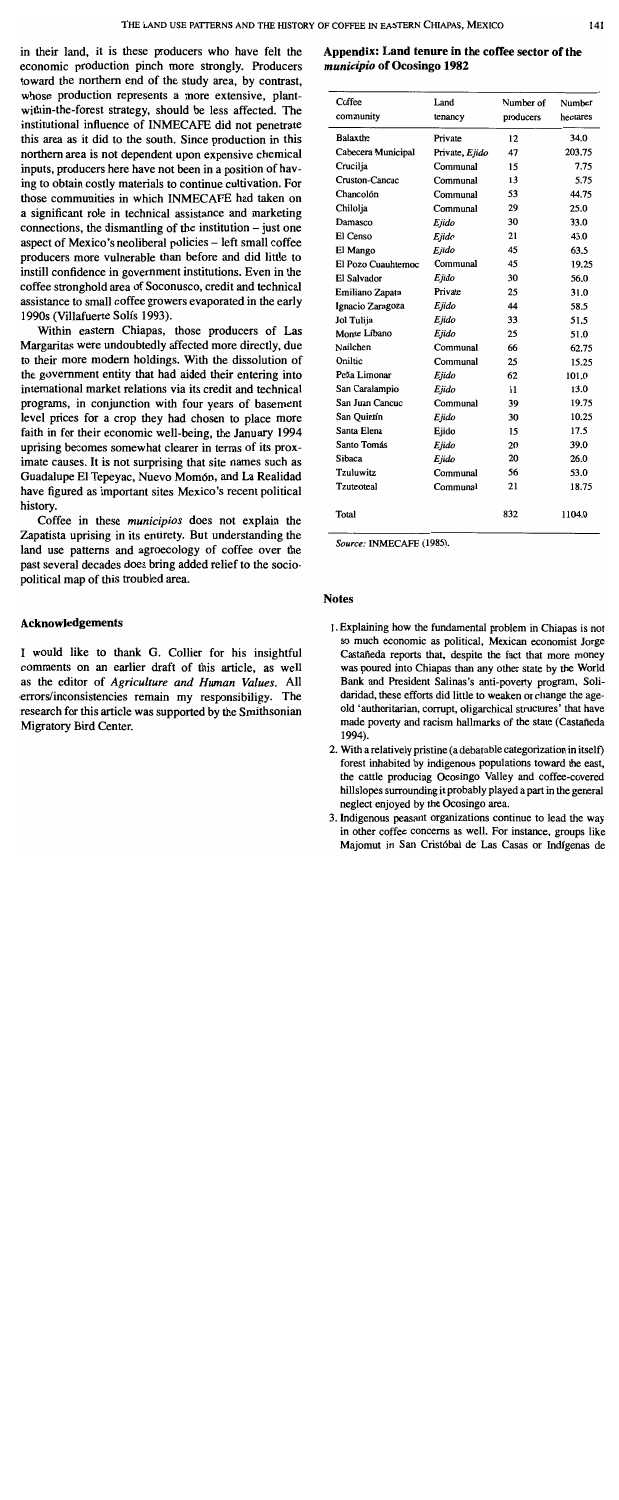la Sierra Madre de Motozintla (ISMAM) in Tapachula and Motozintla are involved in organic coffee production and its export to Europe and the USA.

- 4. A quintal is 100 pounds.
- 5. Recent changes in Article 27 of the constitution that allow for eiido lands to be sold, however, may well erase what small gains Mexico's rural poor have enjoyed over the past three generations. Victor Toledo, fearing what this fundamental change in ejido land law port ends for the rural sector, describes these constitutional changes as both anti-peasant and anti-environment (Toledo 1994).
- 6. The area around the town of Ocosingo played an important role during colonial times, with large areas being held by the church for agricultural production. Interestingly, by 1957, when Blom & Duby (1957) recorded their experience through the 'Selva Lacandona', the Valley of Ocosingo was basically abandoned. They wrote that, while the valley had once been home to many farms, it was now 'deserted and weed infested' (Blom & Duby 1957: 63).
- 7. Rus's assessment specifically targets the highland populations of Chiapas, but the contributing factors also hold for producers in the coffee zone of eastern Chiapas.
- 8. Clearly, while purchasing coffee from small growers provides a needed service, some would maintain that such activity represents the state's capture of value added that could otherwise go to communities or individuals.
- 9. Cultivation and processing techniques will also determine ultimate quality characteristics.
- 10. Some preliminary analysis of data provided by the Ocosingo branch of the Secretaría de Agricultura y Recursos Hidráulicos, data which come from the Ocosingo Cattlemen's Association, show an *average* size cattle farm slightly greater than 151 hectares for association members.
- 11. This annual statistical report probably does not account for all producers. The 1991 agricultural census lists more than 19,000 coffee 'production units'. It is unlikely that the 4400 producers appearing in Table 11 operate 4 to 5 production units each.

### **References**

- Alfaro, L.J. (1995). Interview (telephone) and written communications with Mr Alfaro's office (the agricultural section of the Instituto Nacional de Estadística, Geografía e Informática) about the land use categories used in the VII Censo Agrícola-Ganadero (Chiapas), 1994.
- Ascencio Franco, G. (1993). Integraación finca-ejido en la cafeticultura del Soconusco, in D. Villafuerte Solís (ed.), El café en la frontera sur: La produccieon y los productores del Soconusco, Chiapas (pp. 66-97). Ocozocoautla de Espinosa, Chiapas: Instituto Chiapaneco de Cultura.
- Baumann, F. (1983). Terratenientes, campesinos, y la expansión de la agricultura capitalista en Chiapas, 1896-1916, Mesoamérica 4(5): 8-63.
- Benjamin, T. (1989). Rich land, poor people: politics and society in modern Chiapas. Albuquerque, NM: University of New Mexico Press.
- Blom. F. & Duby. G. (1957). La selva lacandona, Vol. 2. Mexico, DF: Editorial Cultura.
- Castañeda, J. (1994). The other Mexico reveals itself, Los Angeles Times, 5 January 1994.
- Celis, F. (1993). Desastre agrícola y coroprativismo en la cafeticultura, La Jornada del Campo, 28 September 1993.
- Collier, G. (1994a). Rebellion against economic exile (perspective on Mexico), Los Angeles Times, 23 January 1994.
- Collier, G. (1994b). Basta! Land and the Zapatista rebellion in Chiapas (with Elizabeth Lowery Quaratiello). Oakland, CA: Food First.
- Dirección General de Estadística (1950). Censos agropecuarios. Mexico, DF: Secretaría de Industria y Comerico.
- Dirección General de Estadística (1957). Tercer censo agricola ganadero y Ejidal, 1950, Mexico, DF: Secretaría de Economía.
- Dirección General de Estadística (1965). IV Censos agricola. Ganadero y Ejidal, 1960. Mexico, DF: Secretaría de Industria y Comerico.
- Dirección General de Estadística (1975) V Censos agricola Ganadero y Ejidal, 1970. Mexico, DF.
- Guillermoprieto, A. (1995). The shadow war. The New York Review of Books, 2 March 1995: 34-43.
- Gunn, R.L. (1976). A land-use study of commercial agriculture in Chiapas, Mexico. PhD Dissertation in Physical Geography, Michigan State University.
- Hall, K. (1994). Mexican rebellion imperils coffee harvest, Journal of Commerce, 20 January 1994.
- Hernandez, L. (1994). The new Mayan War, NACLA Report on the Americas  $27(5)$ : 6-10.
- Hernandez, L. (1995). Interview in Washington, DC (USA), September 1995.
- Hernandez, L. & Bray, D. (1991). Mexico: Campesinos and coffee, Hemisphere (Summer 1991): 8-10.
- INEGI, Instituto Nacional de Estadística, Geografía e Informática (1985). Anuario estadístico del estado de Chiapas. Mexico, DF.
- INEGI (1992). Anuario estadístico del estado de Chiapas. Mexico, DF.
- INEGI (1994). VII Censo agrícola-ganadero (Chiapas), Tomo I. México, DF.
- INMECAFE (1985). Censo cafetalero, 1982. Xalapa, Veracruze: Dirección de Producción y Mejoramiento del Café, Instituto Mexicano del Café.
- INMECAFE (1989). Datos de producción del café por municipio, 1982-1988. Xalapa, Veracruze: Instituto Mexicano del Café, Departmento de Asitencia Técnica.
- INMECAFE census data also provided by Patricia Moguel of Centro de Ecología, UNAM, Departmento de Ecología Aplicado, Morelia, Michoacán, Mexico.
- Leyva, X. & Ascencio, G. (1992). Colonización de la Selva Lacandona, Ciudades 15: 31-36.
- Lucas, E.A. (1975). Regional disparities in economic development: Theory and reality in Chiapas, Mexico. MA Thesis in Economics, University of Texas at Austin.
- Márquez, C. (1988). La producción agrícola de la Unión de Uniones Ejidales y Sociedades Campesinas de producción de Chiapas: Problemática y perspectivas de desarrollo. Tésis Profesional de Ingeniería Agrónoma, Universi-